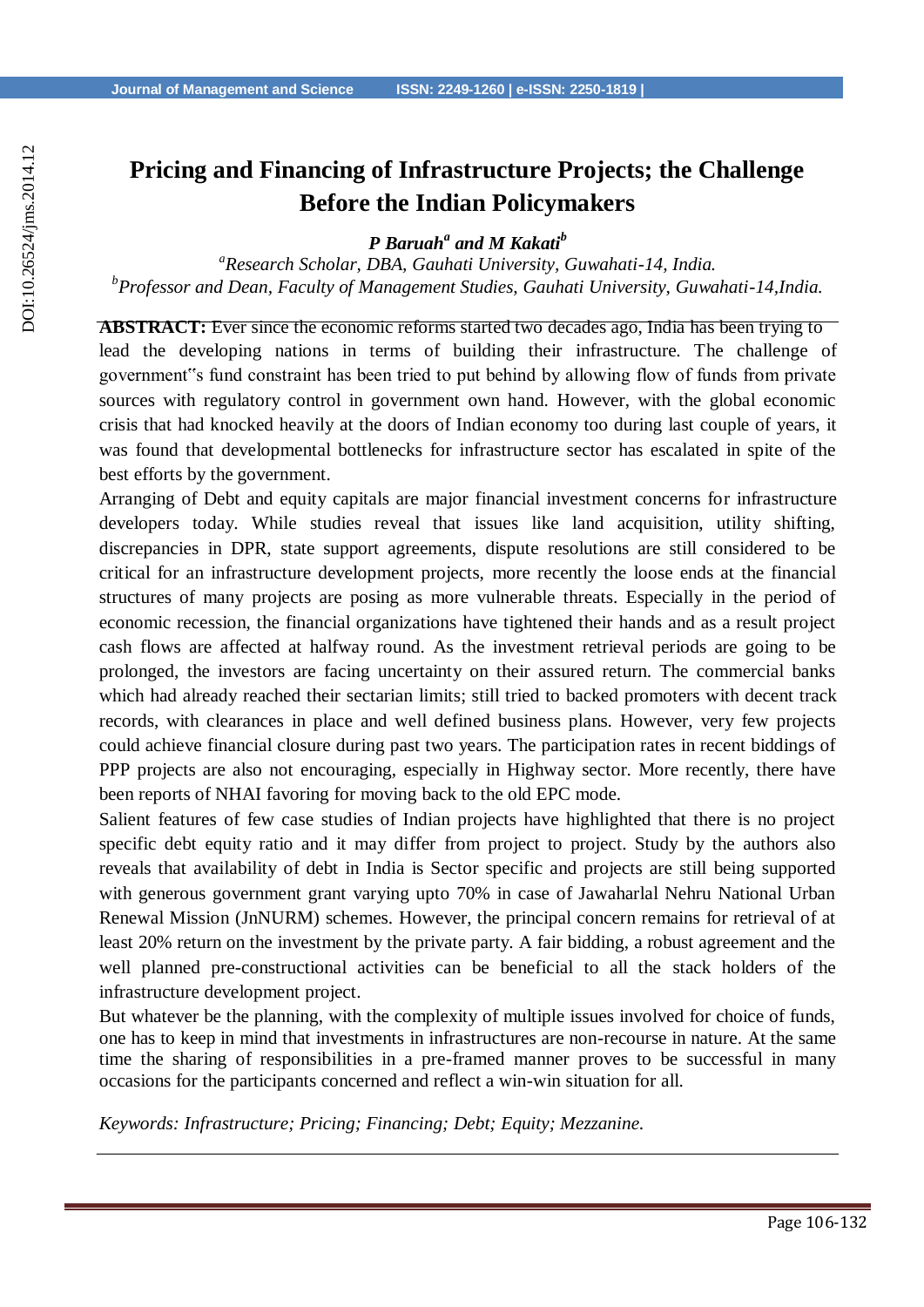#### **1. Introduction:**

Government"s fund crunch has been a major constrict for infrastructural development of developing countries like India. Traditionally, the onus of providing basic infrastructure has been with the Governments and users have been utilizing the facilities without any extra charge to the government for providing that particular infrastructure. However, with the entry of Private sector in the infrastructure development as a co-partner or in capacity of an individual developer, the user is compelled for paying the usages charges. In most of the cases, these charges directly value to the cost of developing and maintaining that special infrastructure which is being used by that particular user who is paying for it.

At this point, a primary question may arise as to why a particular user would spend or pay some extra charges for using a particular infrastructure even though primarily or traditionally it was the responsibility of government to provide such facility to the public or for that matter to that individual user out of the taxes paid by him. The answer to this question is rather simple, the infrastructure developer or the facilitator is facilitating the public with such a quality of infrastructure that the user would be bound to save some of his earnings by using that particular infrastructure and not choosing to use any other alternatives and thereby pays few extra charges to the facilitator out of his savings.

So, for an appropriate pricing, the quality of infrastructure is absolutely critical; otherwise the user may not be whole heatedly willing to pay and problems of revenue collection gets started there itself. Even after successful commissioning of a project, the problem of toll collection may jeopardize in achieving the ultimate goal. A golden example in this connection is Coimbatore Bypass Road Project in India [1], wherein unwillingness of the users to pay the toll has led to lengthy litigation with the developer L&T

A rational pricing mechanism on the other hand, has to take into consideration the basics of financing pattern of the infrastructure to be developed and the uncertainties involves in the same. As a matter of fact, pricing and financing of infrastructure particularly in a private participating environment is complementary to each other. While one must understood that financial viability of an infrastructure project is largely dependent on the effective pricing mechanism; the pricing structure itself has to adjust depending upon availability of funds.

In this paper, a brief assessment of the various issues relating to financing and charging of infrastructure facility is being presented along with brief findings of twelve (12) case studies.

#### **2. Definition:**

By definition pricing means the charges which the users pay directly to the facilitator of the particular infrastructure for using the facility availed to him. Charges are levied for (i) retrieving the investment made by the facilitator or in few other cases (ii) to limit the use of a particular infrastructure thereby encouraging for optimal use and reduce congestion. eg. Road Pricing, as a tool to mitigate traffic congestion is used mostly in developed countries for urban areas, where as in developing countries it is used a measure to recover the investment, partially or totally for both urban and rural areas. In urban areas pricing for parking facilities is basically aimed at reducing congestion [2]. However, in this present context the main focus is primarily retrieval of investment by the developer concerned.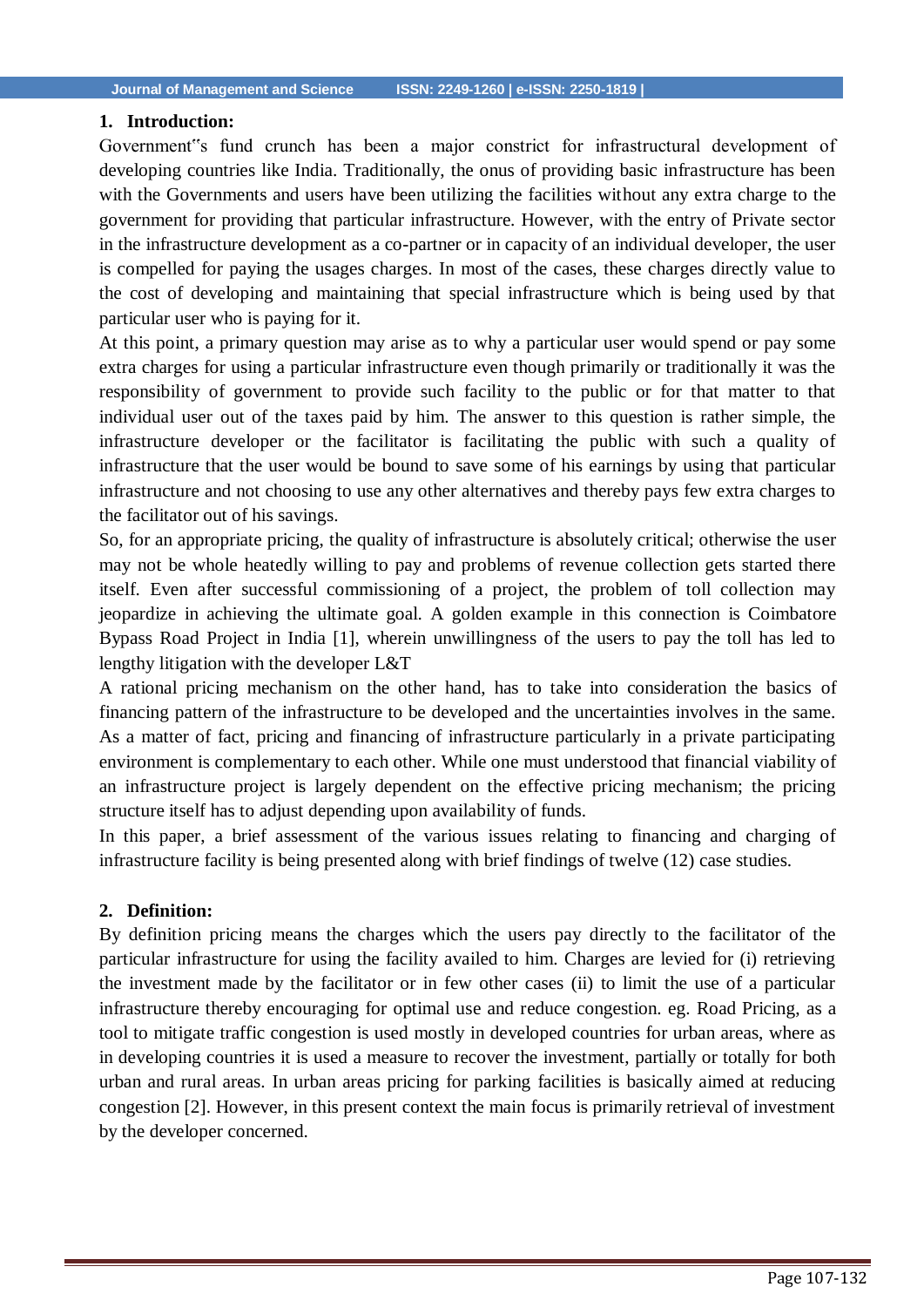By "Financing", however focus is on some decisions relating to choice of funds, particularly debt and equity source of financing. The goal of the financing mechanism should be such that it allows the sponsors to borrow funds to finance a project without increasing their liabilities beyond their investment in the project.

# **3. Need:**

It is the essential need of today"s world that an infrastructure project is developed through private participation. However, it must be noted that user will be willing to pay only and only if he gets a better quality infrastructure through which he can earn some savings. Traditionally, these investments were flowing through limited nozzles to other important social and primary sectors which otherwise could not be given due importance due to fund source crunch. Nevertheless, with availability of regulated private fund development process has been getting a push for overall advancement of the economy.

Conversely, the impact of global economic recession has already raised turbulence in Indian economy too. Therefore, it is felt to address the critical issues relating to pricing and financing mechanism of infrastructure in India on a priorities basis.

#### **4. Infrastructure domestic market:**

The pent up demand for infrastructure services is substantial in developing countries. It has been observed that in most of the Asian countries level of infrastructure services supply has been outpaced by demand. Given, the constraints on public budgets, focus is to increases in infrastructure investments through private sector participation. So, a balance pricing mechanism is also essentially required, which can be adopted basically for marketing these infrastructures. In most of the countries, the domestic market far exceeds the international market in case of infrastructure.



**Exhibit 1: Total Infrastructure investment breakup into public and private investment – 11th Five Year Plan (Actual)**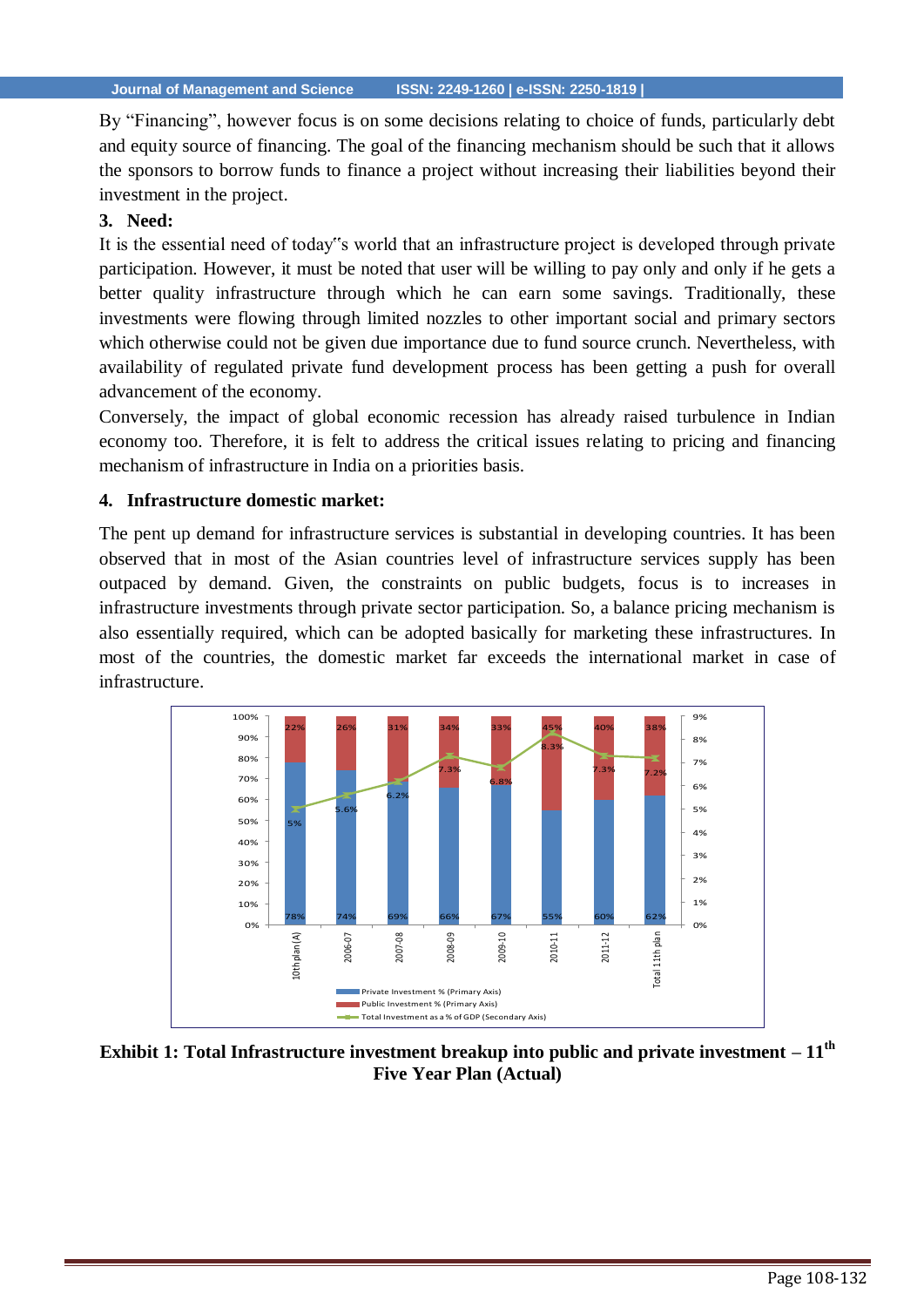In India, sector-wise projected infrastructure Investment during the Twelfth Five Year Plan are tabulated in **Table 1.**

| Year                                                | <b>Base</b><br>Year | 2012-13    | 2013-14   | 2014-15   | 2015-16     | 2016-17     | Total 12 <sup>th</sup><br>Plan |
|-----------------------------------------------------|---------------------|------------|-----------|-----------|-------------|-------------|--------------------------------|
|                                                     | $(2011-12)$         |            |           |           |             |             |                                |
| GDP at market prices (Rs. Crore)                    | 63, 14, 265         | 68,82,549  | 75,01,978 | 81,77,156 | 89, 13, 100 | 97, 15, 280 | 4,11,90,064                    |
| Rate of Growth of GDP (%)                           | 9                   | 9          | 9         | 9         | 9           | 9           | 9                              |
| Infrastructure GCF as % of GDP                      | 8.37                | 9          | 9.5       | 9.9       | 10.3        | 10.7        | 9.95                           |
| Infrastructure GCF (Rs. Crore)                      | 5,28,316            | 6, 19, 429 | 7,12,688  | 8,09,538  | 9,18,049    | 10,39,595   | 40,99,240                      |
| Infrastructure GCF (US \$<br>BILLION) @ $Rs. 40/\$$ | 132.08              | 154.56     | 178.17    | 202.38    | 229.51      | 259.88      | 1,024.81                       |

**Table 1: Projected Infrastructure Investment during the Twelfth Five Year Plan** (Rs. Crore at 2006-07 prices)

*Source : Planning Commission Conference, March 2010*

As per preliminary assessment, investment in infrastructure during XIIth plan would be of the order of about Rs.40,99,240 crore (US \$ 1025 billion) to achieve a share of 9.95% as proportion of GDP. The provision of world-class infrastructure would not only be necessary for improving the competitiveness of the Indian economy but also for promoting inclusive growth and improving the quality of life of the common man. The on an average the investment in infrastructure development in XIth plan was 7.5% of GDP as

# **Table 2: Revised projected investment as percentage of GDP**

(Rs. Crore at 2006-07 prices)

| <b>Years</b>                           | Tenth<br>Plan<br>(Actual) | <b>Base</b> year<br>of XI Plan<br>$(2006-07)$<br>(Actual) | 2007-08<br>(Actual) | 2008-09<br>(Actual/Est.) | 2009-10<br>(RE/BE/Proj.) | 2010-11<br>(BE/Projected) | 2011-12<br>(Proj) | <b>Total</b><br><b>Eleventh</b><br>Plan |
|----------------------------------------|---------------------------|-----------------------------------------------------------|---------------------|--------------------------|--------------------------|---------------------------|-------------------|-----------------------------------------|
| GDP at                                 |                           |                                                           |                     |                          |                          |                           |                   |                                         |
| market<br>prices                       | 1,78,40,877               | 42.83.979                                                 | 47.17.187           | 50,03,545                | 53,63,800                | 57,92,904                 | 63, 14, 265       | 2,71,91,700                             |
| Public<br>Investment                   | 6,94,006                  | 1,73,676                                                  | 1,99,539            | 2,38,054                 | 2,62,963                 | 2,90,832                  | 3,19,904          | 13, 11, 293                             |
| Private<br>Investment                  | 2,25,220                  | 70.819                                                    | 1,04,268            | 1,21,138                 | 1,39,866                 | 1,69,227                  | 2,08,413          | 7,42,912                                |
| Total<br>Investment                    | 9, 19, 225                | 2,44,495                                                  | 3,03,807            | 3,59,192                 | 4,02,829                 | 4,60,059                  | 5,28,316          | 20,54,205                               |
| <b>Investment as percentage of GDP</b> |                           |                                                           |                     |                          |                          |                           |                   |                                         |
| Public<br>Investment                   | 2.89                      | 4.05                                                      | 4.23                | 4.76                     | 4.9                      | 5.02                      | 5.07              | 4.82                                    |
| Private<br>Investment                  | 1.26                      | 1.65                                                      | 2.21                | 2.42                     | 2.61                     | 2.92                      | 3.3               | 2.73                                    |
| Total<br>Investment                    | 5.15                      | 5.71                                                      | 6.44                | 7.18                     | 7.51                     | 7.94                      | 8.37              | 7.55                                    |

*Source :* GDP data for Tenth Plan, 2007-08 and 2008-09 are from CSO, GDP growth rates for 2009-10, 2010-11 and 2011-12 have been assumed as 7.2%, 8% and 9% respectively.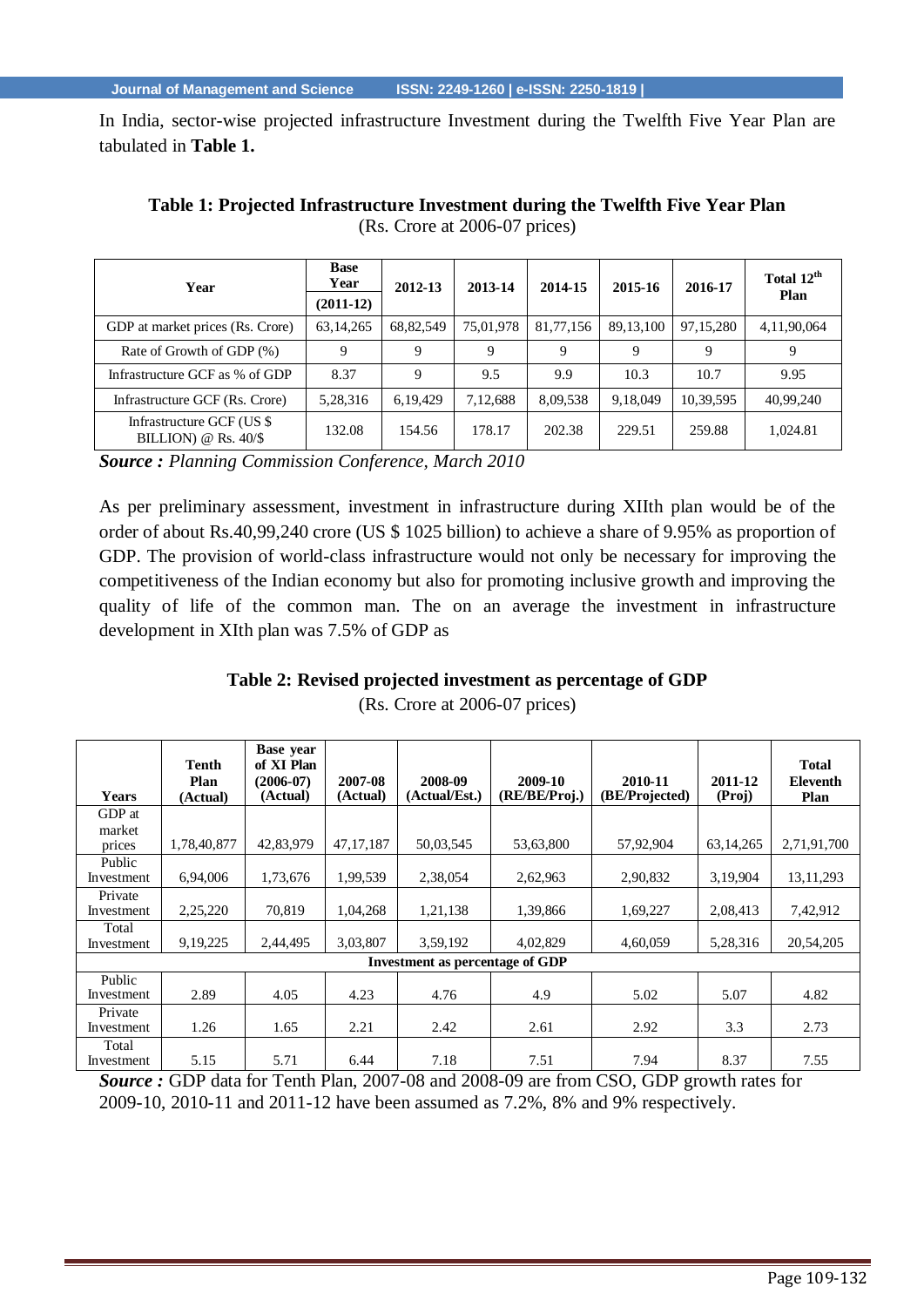Foreign direct investment (FDI) in infrastructure, a comparatively new phenomenon that had presented tremendous opportunity for the investors and governments, has no more remained cheap. Many countries in past have successfully attracted and benefited from substantial efficiency gains by FDI. However, looking at the present economic environment there is need to take a cautious approach [3,4,5].



**Exhibit 2: Investment Profile in Infrastructure from 2006-2012.**



**Exhibit 3: Total Infrastructure investment breakup into public and private investment – 12th Five Year Plan (Projected)**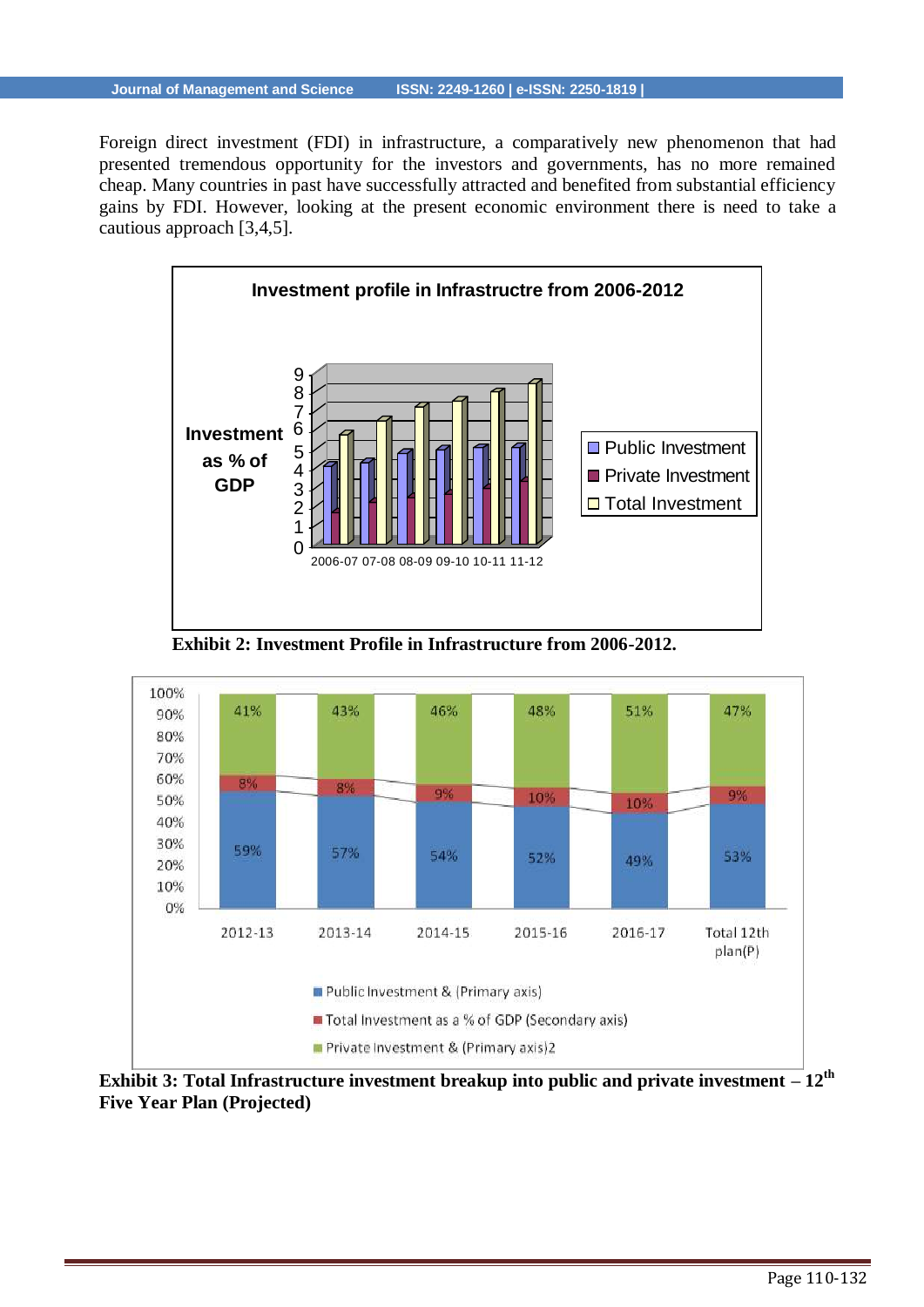#### **5. Project Cost Appraisal:**

As in any construction related project, an infrastructure development project has following principal cost components, namely (i) Pre-Investment costs, (ii) Bidding and Procurement Related Costs, (iii) Project Development cost (iv) Construction Cost, (v) Operating and Maintenance Costs and (vi) Termination Costs [9]. However, in a particular project all the above components may involve or may not also depending upon situation and project proposal. Once the total project cost has been set forth, based on the above expenditures to be incurred in various phases of project development, the detailed Cost Benefit analysis is dealt with along with sensitivity analysis.

Based on the results, the most likely IRR and NPV for the project for a particular schedule of investments can be gathered and a decision may be taken for either to for the investment or to back track. In other words going by Sorkin"s view "A typical decision rule is that one should undertake the investment if the IRR is equal to or higher than the market rate of interest. Those projects with the highest IRR may be given priority in terms of funding." However, from the investor"s point of view he will see that there is maximum cushion between market rate of interest and his IRR [6,7].

For a typical Indian highway road project on annuity basis, where government takes the revenue risk, the project IRR is expected at around 12-14% and equity IRR would be 14-16%; while for full toll basis projects where concessionaire are taking the revenue risk the project IRR is expected at 14-16% and equity IRR around 18-20% [8].

#### **6. Financing Structure of an Infrastructure Project:**

It is worthy to understand at this point that an appropriate pricing mechanism will have to take care of both (i) project cost-benefit as well as (ii) uncertainties in project financing so that a project can reflect a win-win situation for all the parties and hence, how the financial structure of the project is framed is a matter of great importance. Particularly, in private party participating environment, it becomes a more concerning factor.

In case of private participation in infrastructure development, the basic model adopted is BOT (Build Operate and Transfer), in which a contractual agreement is made between the host/ government and the contractor /concessionaire for undertaking construction, financing, operating and maintaining the infrastructure facility within a specified period of time called concession period. Within that concession period the concessionaire is allowed to levy/ collect charge from the user which is called toll. After the specified period of concession, he has to transfer the right of the infrastructure to the host/ government. Exhibit: 4 depict the main parties involved in a PPP, BOT project.



**Exhibit 4: Main parties involved BOT/ PPP basic model**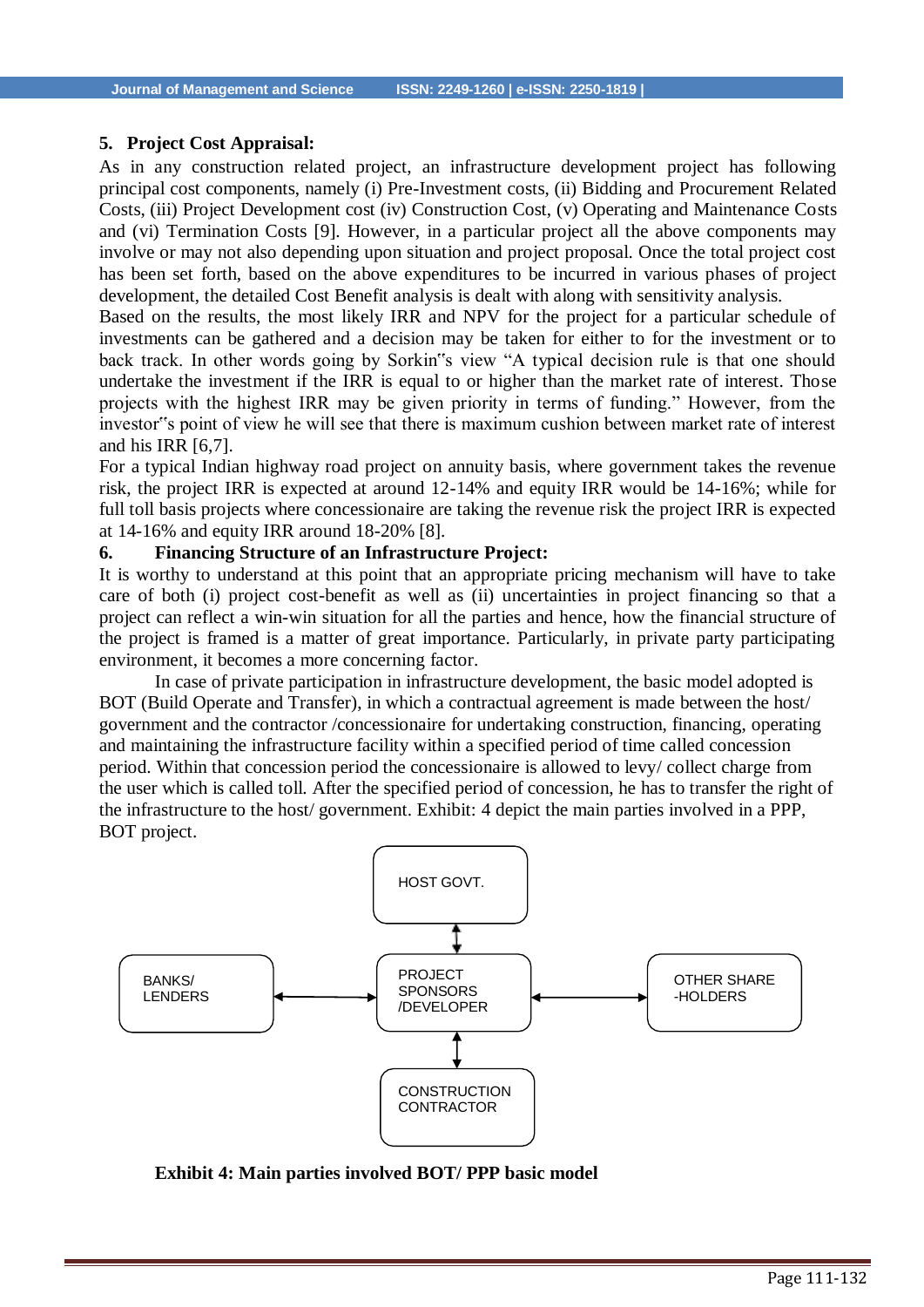BOT financing, like other project financing, involves the funding of the project on the merit of the project itself but to a much greater degree than the conventional project financing. Typically, in such financing, a separate project company namely Special Purpose Vehicle (SPV) is established by the project sponsors to implement the project. The SPV allows the sponsors to borrow funds to finance a project without increasing their liabilities beyond their investment in the project. Thus, their balance sheet shows equity capitals at risk and nothing more.

BOT financing is essentially a contract financing, which focuses on viability and security of a given project"s revenue stream. It is important to notice that the lenders will provide / arrange capitals for the project keeping in view the likely revenue earnings of the project. In most of the cases, flexibility towards revenue earnings means becomes limited and hence, the lenders are left with no other choice but to play with their borrowing interest rates; which at times if not girded by proper contractual frame-work may pose as a serious threat to the whole project.

# **7. Types of Capitals:**

Broadly speaking, there are three types of capital available to all projects: **Equity, Debt and Mezzanine capital**. Each plays a specific role in project financing and has got its own risk characteristics and eventually determines the return on it.

#### **7.1 Equity Capital:**

It is the lowest ranking capital of all, in terms of its claims on the assets of a project. It represents the fund injected by the owners of the project. If somehow, the project fails, all other claims must be made before any claims of equity investors. Equity investors are the biggest risk taker of the project and thus, the terms of contracts must compensate these investors fairly.

#### **7.2 Debt Capital:**

In contrast to equity capital, debt capitals of the project have highest rankings among all capitals. Senior debt has first claim over all the assets of a project and must be repaid first, according to a predetermined schedule. Only after the claims of senior debt are satisfied can the claims of others be considered. As such, senior debt bears the lowest risk of all capital. Correspondingly, the returns to senior debt are usually limited to just the interest payments on the loans; irrespective of how successful the project may be i.e. lower risk is born by lower returns.

#### **7.3 Mezzanine Capital:**

Mezzanine capital is a more flexible instrument than either pure equity or debt. The key characteristic of mezzanine capital is that it has both debt and equity features and as such, has a risk profile that is somewhere in-between debt and equity capital. Examples of mezzanine financing are subordinated loans and preferential shares. Both have the characteristics of debt, in that regular payments of interest and / or capital are involved. However, payments are subordinated to senior debt and need only be made when project funds are available. When they are not available, mezzanine financing is treated like equity and no payments are made; to that end, mezzanine financing provides projects with an additional equity cushion. However, when funds are available, mezzanine payments take precedence over any distributions to equity capital, such as dividend payments. Thus, while mezzanine financing is sub-ordinate to senior debt, it is still senior to equity capital.

# **7.4 Choice of Capitals:**

All things being equal, equity investors would prefer a debt/equity ratio as high as possible, while creditors would prefer a debt/equity ratio as low as possible. A higher ratio reduces the risks exposure of equity investors, while increasing the potential returns to their capital, while a lower ratio increases the certainty that loans will be repaid and hence lowers the risk to creditors. From the standpoint a project company, however, the higher the debt/equity ratio, the less sound would be its financial structure and the more vulnerable it would be to deterioration in the business environment.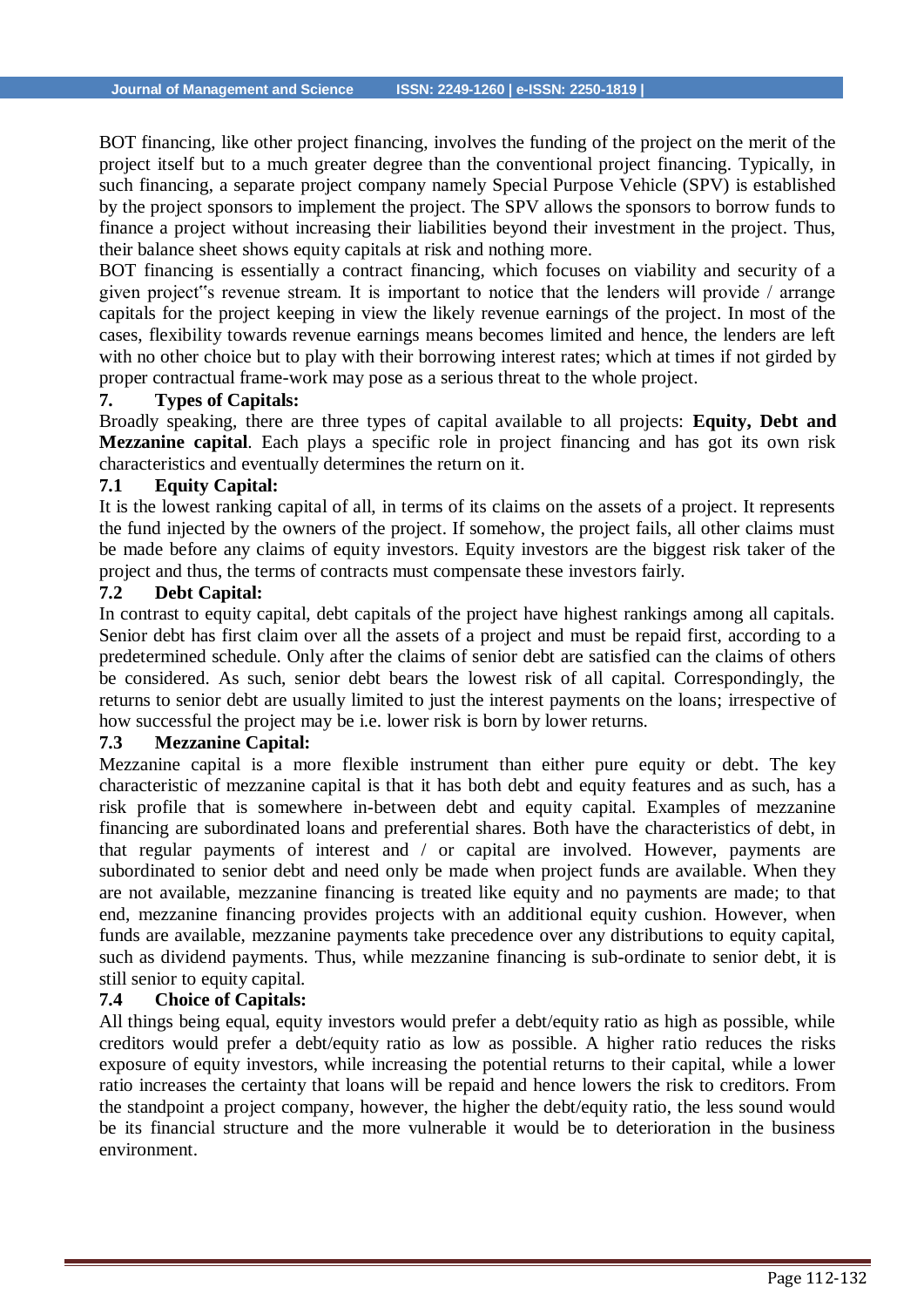There are no hard and fast rules as to the correct or best debt / equity ratio. This will change from sector to sector and from country to country. Suffice it to say that the higher the risks, the lower should be the debt/equity ratio. But whatever the ratio, care must be taken to ensure that it is prudent, in the light of prevailing project and market conditions [9].

# **8. Sources of Financing:**

Debt, equity and mezzanine capital are usually provided by different sources. Where a single source provides more than one type of capital, the different types of capital may be handled by separate departments. In the first instance, equity capital for a project will come from the project sponsors, or other investors that have an active interest in the project. Additional equity, if needed, would be sought from passive sources, such as institutional investors and possibly the general public through local or international capital markets.

Commercial banks are the most traditional source of debt financing. To a lesser extent, they are also providers of mezzanine capital. However, one key characteristic of commercial banks (as compared to universal banks which combine the functions of both commercial and merchant banking) are primarily short to medium term floating rate deposits. To avoid problems of interest rate and term miss-match, most commercial bank loans are primarily short to medium term floating rate credits (normally three to five year terms and rarely longer than seven years). Long term credits in excess of seven to eight years account for a fairly small percentage of a bank"s asset portfolio, while equity investments are negligible to non-existing, either by choice or regulation. For this reason, the activities of commercial banks are focused primarily on earning a margin between the interest rate they receive on loans and the interest rate they pay on deposits. They have little or no interest in equity investments. If the creditworthiness of borrowers, or the mortgage provided on loans is found less than satisfactory, commercial banks used to seek assurances from more creditworthy third parties, such as guarantees from parent companies, governments, or quasi-government agencies. For these reason, sponsors are increasingly looking to sources beyond commercial banks to meet their long term funding needs and using commercial banks primarily to meet their shorter term funding needs, such as working capital and construction financing [9].

# **9. The Indian Scenario:**

In the first three years of eleventh plan, budgetary support constituted ~45% of total infrastructure spending. The debt from Commercial banks, NBFCs, Insurance companies and external sources constitute ~41% of funding while the balance 14% funding through equity and FDI.



# **Exhibit 5: Sources of funding for Infrastructure investment in eleventh plan.**

A survey conducted by World Bank for 104 no. projects (1995-2007), reveals that senior debt accounted for 68% of project financing, while 3% is from subordinated debt, 25% from equity and 4% viability gap funding on an average. Out of these, about 70% of senior debt is provided by commercial banks, four-fifths by public sector banks. Rest around 23% debt financing came from institutional lenders and 5% from International finance Corporations.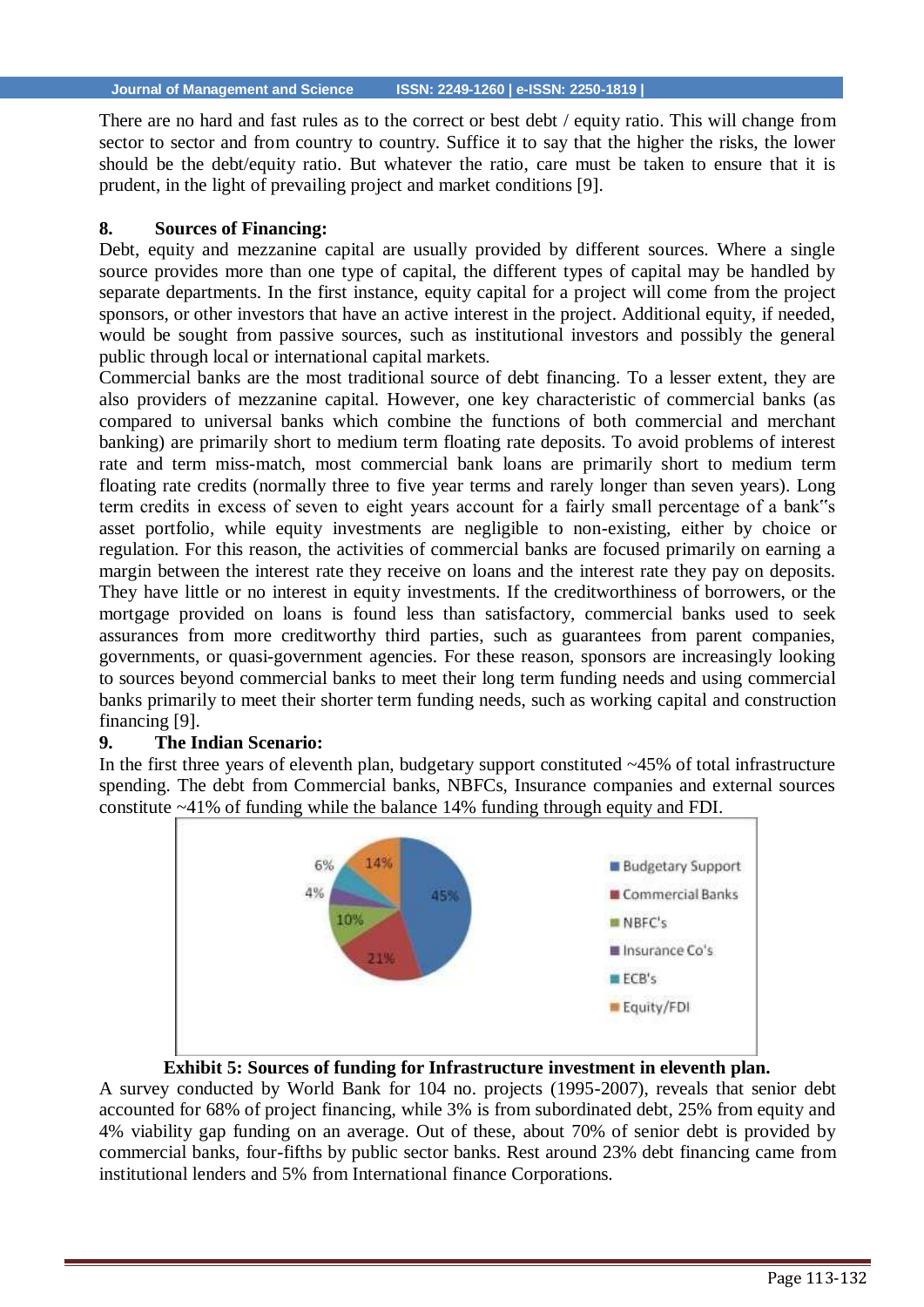On the equity side about 80% comes from project developers with next largest contributor being the public sector. Strategic investors (Foreign direct investment) made direct equity investment in the Special purpose vehicle established to implement the PPPs for only limited projects. Though FDI in PPP infrastructure projects is very low, it may be noted that ports sector has been high in attracting FDI (in terms of value) followed by Airports, Road & Bridges and Solid Waste Management. It may also be noted that FDI cases are more in those sectors like Ports & Airports where operational expertise doesn"t exist with Indian developers and FDI has come from Strategic Foreign Investors.





However, for twelfth five year plan, planning commission is projecting an investment of Rs. 51 lakh crores. About 53% of this is expected to be funded through budgetary support and rest will need to come from private sector funding. For the huge funding gap of twelfth plan, it needs to channelize an additional private sector investment of about Rs. 6.08 lakh crores over the duration of the plan. This is a big challenge and will not be possible without the radical reforms and public awareness [10,26].



**Exhibit 7: Estimate funding gap for Twelfth Plan**

# **10. Few Case Studies:**

In order to understand the financing and pricing and other issues relating to an infrastructure project development in a better way, case study findings of following 12 (Twelve) projects are highlighted in brief hereunder.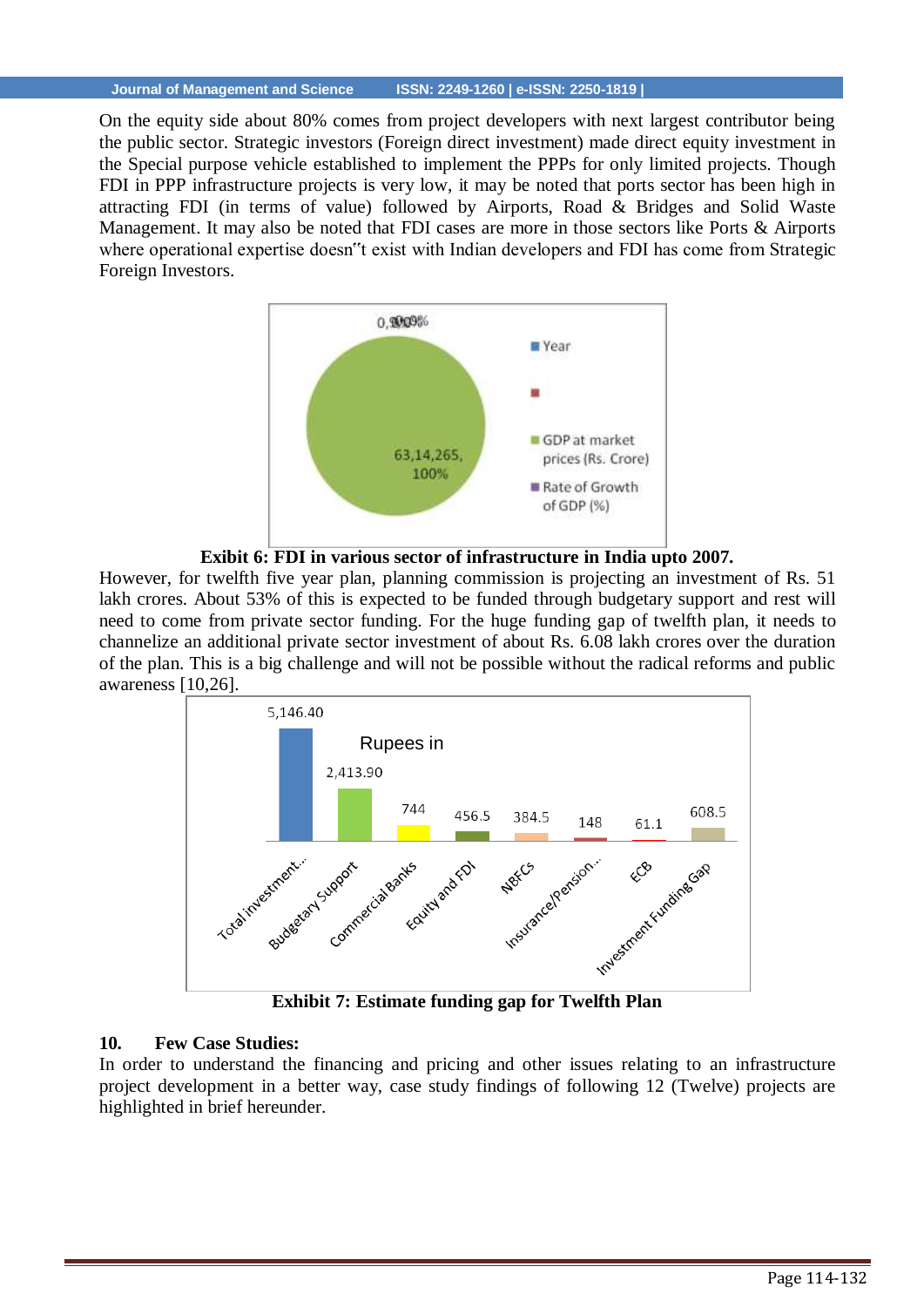#### **10.1 Terminal T3 of Delhi Airport:**

The GMR"s Terminal T3 of Delhi Airport, which was inaugurated in July, 2010 has been considered as a successful project execution model for Public-Private Partnership in India. The building having 502,000sqm floor area, nine levels, 78 aerobridges, 63 elevators, 34 escalators and with a passenger handling capacity of 34 million per year was completed in a record time of 37 months and significantly before schedule time. It cost Rs.127 billion and the work was undertaken by a Joint Venture (JV) Company namely Delhi International Airport (Private) Limited (DIAL). The Bengaluru based India"s leading infrastructure firm, GMR group has got the leading share of 54% followed by Airport Authority of India (AAI) with 26%, Frankfurt Airport Services Worldwide and Eraman Malaysia with 10% each. The project was executed under Build Own Operate and Transfer (BOOT) scheme with 30 years concession period extendable to another 30 years.

In the sideline of T3 construction DIAL has set up a 10MW power plant to generate power from solid waste under a partnership between GMR energy Ltd. and SELCO International Ltd. This was expected to put an end to blackout of the Airport as well as solve the problem of disposal of municipal solid waste of Municipal Corporation of Delhi (MCD). DIAL has also set up 300 rainwater harvesting structure in the airport area to recharge the ground water resources which would fulfill the water requirement of the Airport.

The T3 housed 163 check-in counters and 95 immigration counters with state of art baggage handling and security system in place; these can handle large number of domestic and foreign passengers at a time. The baggage handling system could handle 12800 begs per hour. It has got comfortable lounges, nap and shower rooms, massage and SPA services, gamming zone and a 100 room transit hotel. It has housed world renowned restaurants, bars, food centers, coffee shops etc. It has also got premium class sopping area of around 20,000 sqm retail area.

The terminal is well connected with eight lane road leading to NH-8 and Delhi Metro express service in 18 minutes time. The multi level car parking facility of the terminal is another important aspect, which reduces the entry and exit time considerably.

Summing up T3 has created a global bench mark in construction of Airport terminal. It has become the world  $8<sup>th</sup>$  largest Airport in terms of floor area, yet constructed in a record time of 37 months. The construction activities were carried out by 200 contractors at the peak level and as many as by 37000 workers, who came from different parts of India and abroad [11].

However, the initiation for developing this Airport with private participation was not smooth; it saw stiff opposition first from Government"s left partners in 2006 and similar resistance from majority of AAI employees. Never the less, with Government shear motive towards facilitating the National capital with a world class Air terminal, T3 has come up within a short span. In the financial front also everything has been arranged and running smoothly except some recent concerning repots of default by few Private Airlines. However, the government got a severe jolt when CAG reported non-fair allocation of the bid as well as low concessional lease of the land to the DIAL. Where as, CAG has estimated potential earnings of Rs163557 Crore, GMR led consortium would get Rs. 88,337 crore.

#### **10.2 Cochin International Airport:**

It was the novel venture in the history of civil aviation in India. It was the first Airport in India, which was built outside the ambit of Government of India. A company named Cochin International Airport Limited (CIAL) with major share holding by Government of Kerala (GOK). Initially GOK was supposed to participate upto an equity share of 51%. However, hitch off at arranging the funds have restricted them in mere 39.85% till now.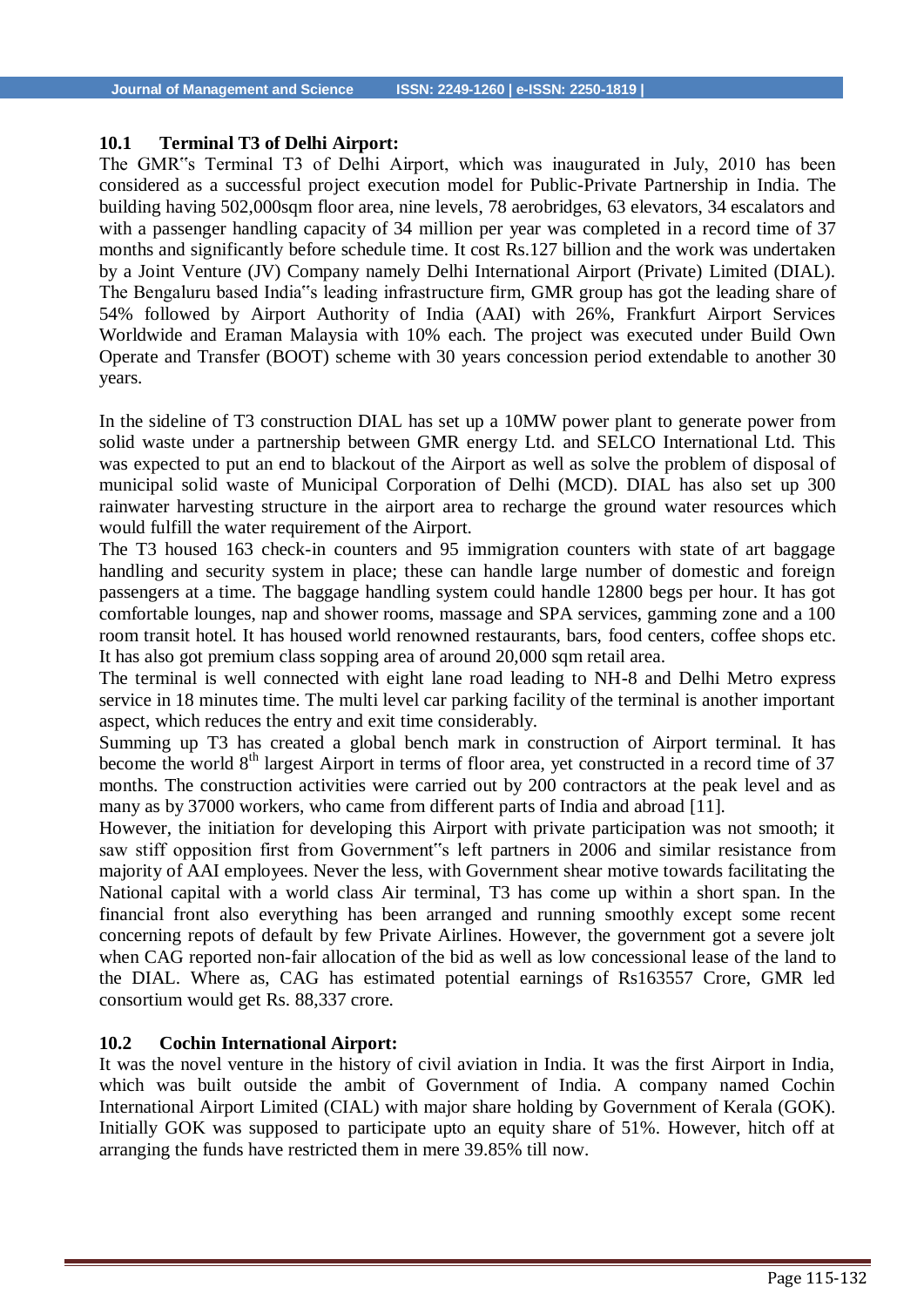GOK initially relied heavily on investment and donations from interested NRIs as well as from schemes like Kisan Vikas Patrika (KVP). CIAL issued shares at Rs10/- , but insisted that individual share holders apply for at least 250 shares worth Rs2500/-. Around 10000 NRIs invested in the Airport; single largest investment being Rs80/- million. The inflow of funds to this new airport showed credibility, though it has got competition from Kozhikode airport which has adopted the same model on suggestion of AAI. Through shares, a sum of only Rs40 million could be arranged as against expected Rs.20000 million.

Land acquisition created initial hurdled in this project. However, court ruling favours CIAL and 1300 acres of land was acquired from around 2600 landowners. 822 families were rehabilitated to their complete satisfaction @ Rs20,000/- per family for shifting of their personal belongings. Each family was given ..six cents" land free of cost and the colony become known as "six cent colony". The land losers have been accommodated in CIAL jobs as per norms. Over the time infrastructure of the area also developed along with the local economy.

CIAL has faced great financial hardship right from its inception. Established in March, 1994 with an authorization capital of Rs900 million, it was to raise project equity capital of Rs7000 million and loan funds of Rs 1300 million. In March, 1995 HUDCO sanctioned a term loan of Rs250 million @16.5% interest. GOK sanctioned Rs.270 million and after lot of persuasion Federal Bank Limited sanctioned a bridge loan of Rs100 million @15% for six months. GOK further sanctioned Rs.50 million towards equity, while Rs150 million came as private equity. However, the fund was still well short than required. On the other hand GOK did not want to loose its stake and instead decided to have 51% equity. For that they approach public sector oil companies, State Bank of Traveancore, Federal Bank and HUDCO. This way, another Rs200 million was arranged. Meanwhile, CIAL entered into some memorandum of understanding (MOUs) with AAI/ Air Traffic Control (ATC) in some technical issues relating to equipment supply and installation at the airport. These resulted in easy payment terms and conditions for CIAL and in few cases revenue sharing terms.

For the economic viability of the project as a whole, CIAL had to take up several initiatives in its operational front. The old airport had to be closed down to divert air traffic to the new one. Similarly, the cargo complex which was biggest in India, had to be ultimately converted into a 80 acre land cargo village in line with Dubai cargo village, to take care of large scale international cargo operations. The management of this cargo village was transferred from AI to CIAL [12].

The CIAL saw operational hurdles also in the form of breaking down of the MOU with AI, which resulted in delay in up gradation of navigational facilities. The issue of deployment of security staff /agency was another standoff. Similarly, adequate board representation by different quarters was another issue to be resolved. But above all failure of GOK to pay up its share capital of 51% led to diminishing the confidence of the investors and the NRIs, who felt that GOK should contribute its full share before others.

However, the positive hope is that with a major share of India"s air traffic handling to Gulf countries and if proper restructuring of the financing is done it could evolve as a successful model as the debt service was feasible from the second year of operation.

#### **10.3 East West Metro Corridor Project of Kolkata Metro:**

The EWMC of Kolkata metro was conceived as comprising an underwater metro tunnel, 15 meter below river bed of Hooghly, few underground sections, and few elevated sections at median verge of roads. It is estimated that the entire project would require 22.60 hectare of land which includes 21.52 hectare as government land and the rest as private land. The land acquisition and rehabilitation, which is a problematic affair for Indian projects and particularly in state like West Bengal, has been seen as a critical issue for successful implementation of this project. The project proposal includes 4 numbers vehicular coaches of around 260 passengers each and the same to be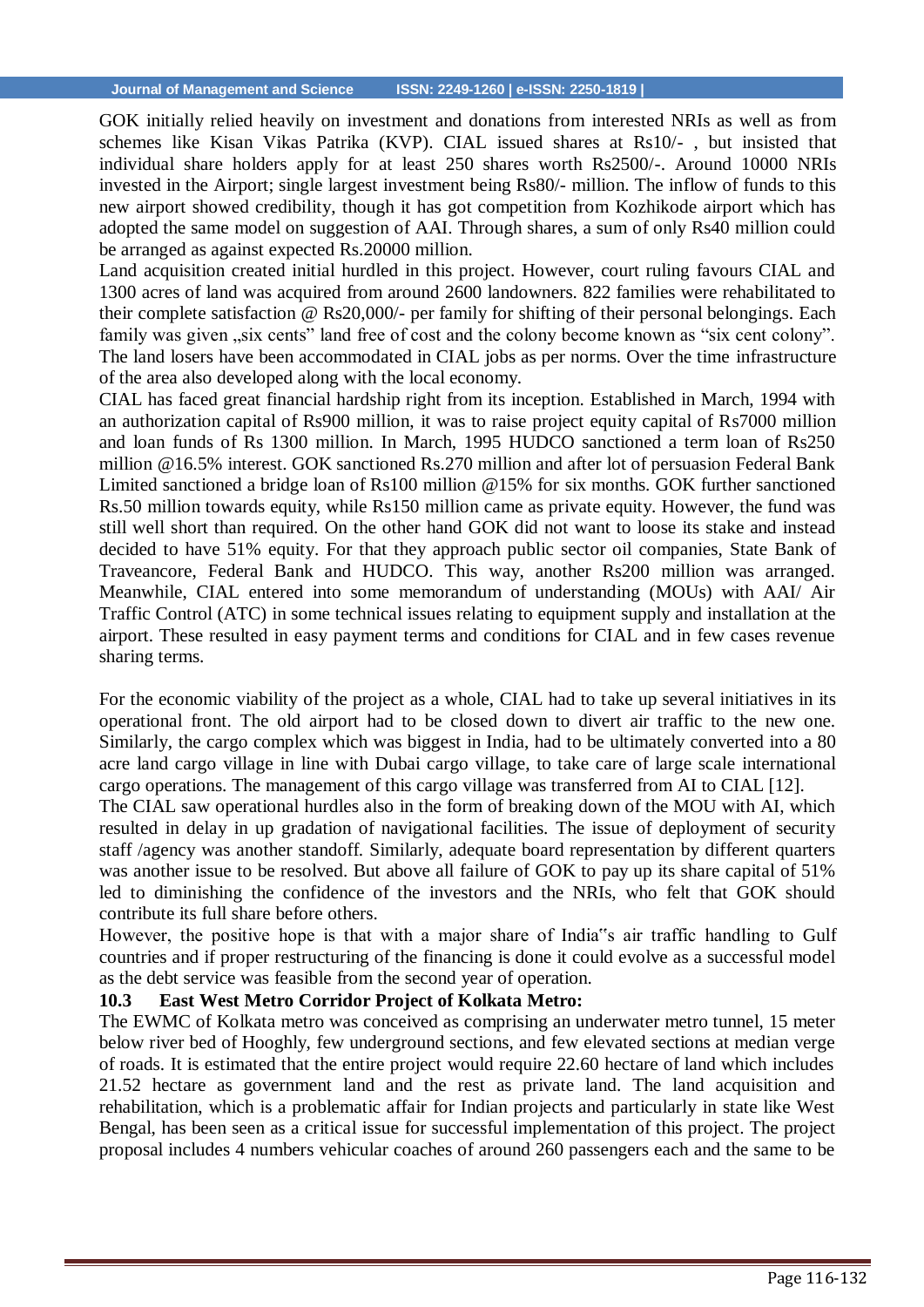increased to 6 numbers in due course. The stations are to be made automated for all functions like fare collections, entry, exit and ticket checking etc.

The KMRC suggested minimum fare of Rs.8 for a journey upto 2 Km and maximum being Rs.16, which is to be operated between 2 Km to 12 Km. This fare would be subjected to 12% escalation in every 2 years.

Since, the project was for larger benefit to the society, the West Bengal govt. agreed to supply electricity on cost to cost basis with no profit charge. It was proposed that the state govt. would fix up electricity charge for this purpose. Thus, for calculating the financial internal return (FIRR) of the project, the power tariff has been taken as Rs.3.25 per unit. The project finance is proposed to come from state govt. (27.5%), Govt. of India (22.5%) and by raising 50% senior debt. With the estimated project cost and operational and maintenance cost to be incurred over time, the KMRC estimated that economic rate of return (ERR) would be in the range of 13.15% to 15.78%. The internal rate of return is expected in the range of 4.61% to 5.59%. However, going by the price sensitivity that commuters had shown in North South Corridor, some of the observer felt this project as a big gamble, which otherwise would take only 6 years to complete as against the 22 years for the earlier (old) metro project in Kolkata [13].

#### **10.4 The Delhi Metro Project:**

As of early 2006, around 4,50,000 passengers were travelling by Delhi Metro. The phase-I comprising of 3 (three) destinations lines, 59 stations and totaling around 65 Km route came into existence within 8 years of starting of constructions and remarkably before schedule. It is not that this project did not face technical and systematic challenges; however, thank goes to through planning, an effective project design, and a "we mean business" culture. Above all this culture was coupled with punctuality, honesty, and a strict adherence to the schedule deadlines.

For the implementation of the project, Govt. of India (GOI) and Govt. of National Capital Territory of Delhi (GNCTD) set up a joint venture company 50:50 share, namely Delhi Metro Rail Corporation (DMRC).

The phase-I of the project which was targeted to be completed within 10 years at the time of approval, was to cover 340 hectares of land which includes 58% government land, 39% private agricultural land and 3% private urban land. The total project cost was estimated at Rs. 60 billion initially and was later on revised to Rs.89.27 billion. Initially, for Phase-I to become viable, it was estimated that it would have to transport 2.2 million passengers per day and later on this was revised to 1.5 million per day. The EIRR of the project worked out to be 21.4% while the FIRR was less than 3%. In view of the low FIRR, initially some ministers in the GOI even suggested for dropping the project. However, others who had the views that this be treated as "social sector" project and likely to benefit the regional economy in more than one ways. Today, they appeared to be correct.

The financial plan for Phase-I was approved by GNCTD and GOI in 1996. Of the project cost, 28% was to be financed by equity, subscribed to equally by the GOI and GNCTD. The two governments also agreed to give interest-free subordinated loans to cover the cost of land acquisition, which was expected to be 5% of the total project cost. Funding of major share of @ 64% of project cost was to be provided by Overseas Economic Corporation Fund (OECF), which later become Japan Bank International Corporation (JBIC) through a time –sliced soft loan. JBIC disbursed the loan in tranches with each tranche treated as separate loan, with its own moratorium and repayment period. The repayment period of each tranche was set at 30 years, which includes 10 years grace period. Property development at the highly lucrative sites around the metro stations was to generate remaining 3% of the project cost. The debt –equity ratio was fixed at 2:1. The GOI and GNCTD also decided to bear the exchange rate risk equally.

The DMRC planned to repay OECF loan through surpluses from revenue, property development around the stations and its corridors, levies/taxes on the residents of Delhi. Further, the project was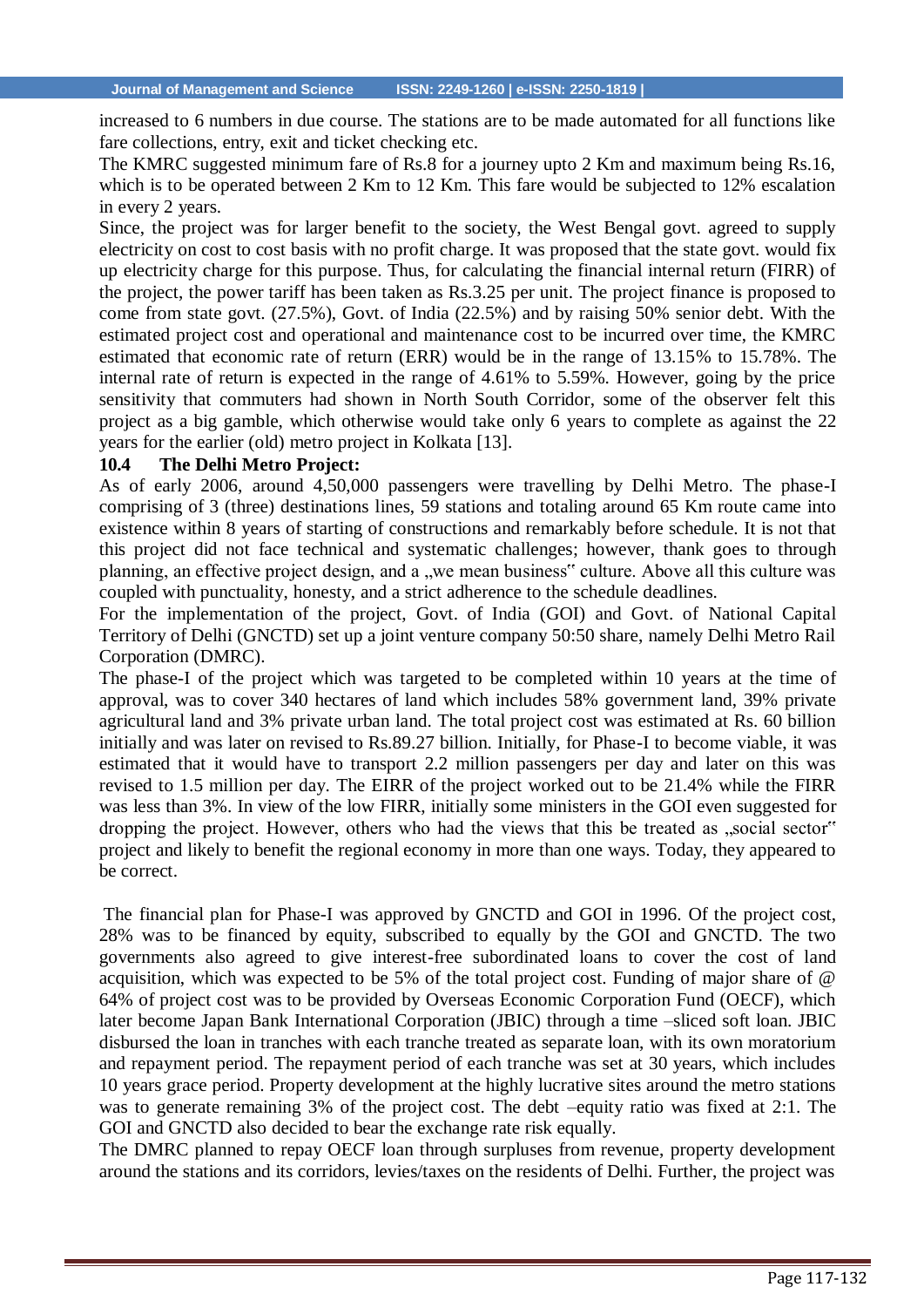exempted from custom and excise duties. It had already earned Rs. 1.5 billion revenue in the financial year ending 2006 and started repaying to JBIC as early as in 2007. However, the core factor behind the success storey of DMRC was the competent leadership of its first Managing Director, Mr. E. Sreedharan, who not only crated a dedicated team, but also taught them that what he means "business". Delhi Metro is not only easing out the traffic scene in Delhi, but to a large extent it has benefited in reducing the environmental pollutions [14].

#### **10.5 Delhi Noida Bridge:**

The Delhi Noida Bridge is one of the three bridges across the river Yamuna connecting Noida with Delhi and the only one that is tolled. Popularly known as the DND flyway, the bridge is 552.5 meter long and includes approach roads on both ends. It has got 8 (eight) lanes with capacity around 2,22,000 vehicles per day, which providing the commuters with saving of times, distance as well as fuel consumption limits.

The bridge, which was opened for traffic in February 2001, was among the pioneer projects in the field of Public Private Partnership (PPP) in India. The project was structured as a Rs. 408.2 crore 30 year BOOT concession, which was financed through equity of Rs. 122.4 crore and debt of Rs.

285.8 crore. Debt financing consisted of term loans from various Indian banks and financial institutions totaling Rs. 235.8 crore and issue of deep discounted bonds totaling Rs. 0.50 crore by the Noida Toll Bridge Company Limited (the concessionaire). This project is often presented as a path breaking project which showed that private capital be indeed attracted to provide public better infrastructure services in India. Despite having to deal with multiple authorities and fragile political environment, the project was completed within budget and ahead of schedule. It was also successful in raising investment funds from capital markets including an issue of GDRs overseas. It is the only toll road in country listed on stock exchange.

However, following the significant shortfall of projected traffic and revenues, it had to undergo financial restructuring for its debts in the first year of operations itself. Many termed it as an opportunistic favour to the private partner owing too much flexibility in the concession agreement which was actually among the first of its kind in India. On the other hand, the bidding process was not competitive in this case. The same party acted as project adviser as well as took the role of developer, thereby showed conflicting interest at different point of time. One of the major draw back in this concession agreement was not providing any role for the authority in assessing the reasonableness of capital and operational cost reported by the concessionaire. It also provided for guaranteed annual return of 20% on the total project costs, and not on equity alone. Shortfall in returns for previous years resulted in a corresponding increase in project cost, on which further returns were payable. As a result initial project cost of Rs. 408 crore has been escalated to Rs. 953 crore as determined by the concessionaire as on  $31<sup>st</sup>$  March, 2006. Further, since the contract provides for extension till recovery of the total project cost and return thereon; the concessionaire noted that they are entitled for atleast 70 years concession as against initial 30 years. Moreover, they have received in-principle approval for right of developing of prime urban land (30.50 acres) in NOIDA as a supplementary source of returns. The lenders too had to reschedule their repayments and interest as well as lowered down few loan rates [15].

#### **10.6 Vadodara Halol Toll Road:**

The Vadodara Halol Toll Road (VHTR) was one of the first state Highway widening projects developed on a Public Private Partnership basis in India and it has subsequently paved the way for a large number of projects to be undertaken in similar format in Gujrat as well as rest of the country. The project, which was a part of vision 2010 of govt of Gujrat, involved widening of 32 km of the existing two lane state highway (SH 87) connecting Vododara to the industrial town of Halol into a four lane tolled express highway.

A SPV, namely Vadodara Hoalol Toll Road Limited (VHTRL) was constituted for this purpose with principal share holdings by govt. of Gujrat and IL &FS. Other share holders are O&M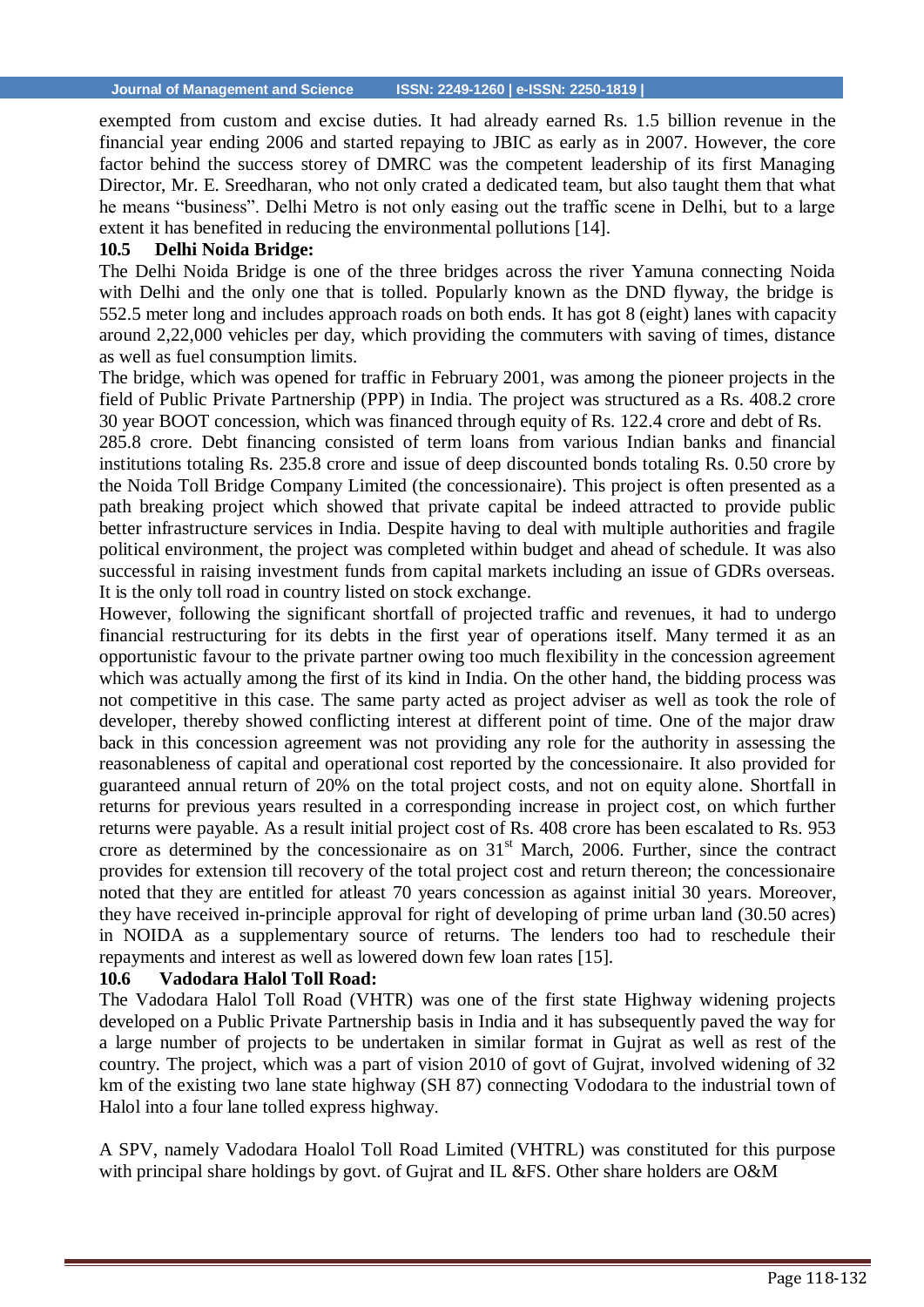operators and the financial institutions associated with the project development. Later on VHTRL has merged with the Ahmedabad Mehsana Toll Road Company Limited to form the Gujrat Road and Infrastructure Company Limited (GRICL) in 2005 as part of a financial restructuring.

VHTRL was promoted by IL&FS and Govt of Gujrat (GOG). It entered into a concession agreement with GOG to design, finance, built, operate and maintain and transfer the facility after recovery of the predetermined return. Thus a 30 years concession period from the date of operation was agreed upon with 20% return on the project cost. It is extendable for further period of two years basis for shortfall in returns if duly certified by "Independent Auditor". The project cost was estimated at Rs. 161 crores of which Rs. 119 crores is construction cost. Equity shares by GOG, IL &FS, American insurance groups etc. amounts to Rs. 67.90 crores. IL & FS raised debts through various banks (including IDBI) and financial institutions to the tune of Rs. 93.20 crores. The debt equity ratio is 58:42, while the project IRR was worked out as 20% and Equity IRR as 32%.

The concessionaire has allotted the constructional work to a consortium of M/s Punj Lloyd Limited and IRCON international Ltd. They have also got equity stakes in VHTRL. The development of the 31.7 Km stretch was achieved in a single phase with all required road works and related facility being developed. The schedule completion of 18 months was achieved 4 months ahead. One of the key features of this project was its Environmental and social mitigation plan, which was effectively implemented in letter and spirit.

The project, which was started in March, 1999 was completed in September, 2000 and tolling started from October, 2000. The Operation and Maintenance has got the following provisions: (i) Routine Maintenance (continuous); (ii) Periodic overlay (every five years); (iii) Periodic Renewal (Every fifteen years); (iv) Toll Operation and Management (once a year). Toll has to be determined, levied, collected, retained and appropriated from all the user of the facility. Toll rates are based on fixed formula and are allowed to increase annually based on consumer price index (CPI).

Due to lower than projected toll collection and slippage of traffic, financial condition of VHTRL started deteriorating and it was unable to service its debt obligations. This resulted in the company resorting to corporate debt restructuring (CDR) in 2004. As per this the earlier SPV has merged with Ahmedabad Mehsana Toll Road Company Limited (AMTRL) to form a single entity Gujrat Road and Infrastructure Company Limited. GOG and IL &FS infused Rs. 30 crore each as fresh capital in 2005 and 2006 respectively. IL & FS further provided irrevocable line of credit amounting Rs. 100 crore as per CDR scheme for meeting shortfalls in debt services. IDFC as well as IL &FS component of the deep discounted bonds (DDBs) were restructured and some were converted to term loans under new entity. Interest on all term loans and other outstanding debts were reduced from contracted rates to 10% p.a. payable monthly.

The Vododara Halol Toll Road was not awarded through competitive bidding and instead initiated from the signing of a Memorandum of Understanding between Govt. of Gujrat and IL & FS. The pre-development market study in this case is also proved to be not accurate. Hence, in spite of saving time and cost over run in construction, recovery of developmental cost has been proving as a major hurdle [16].

#### **10.7 Mumbai-Pune Expressway:**

The Mumbai Pune Expressway, officially the Yashwantarao Chavan Expressway is India"s first six-lane concrete, high-speed, access controlled toll expressway. Its need was established with a study undertaken in seventh five year plan (1985-90) by MOST of GOI through RITES and Scott Wilson Kirkpatrick (UK). It spans a distance of 93 Km connecting Mumbai, the financial capital of India with the industrial and cultural hub of Maharastra, Pune. This expressway introduced new levels of speed and safety in automobile transportation to Indian roads. It has reduced travel time between Mumbai and Pune by approximately 2 hours.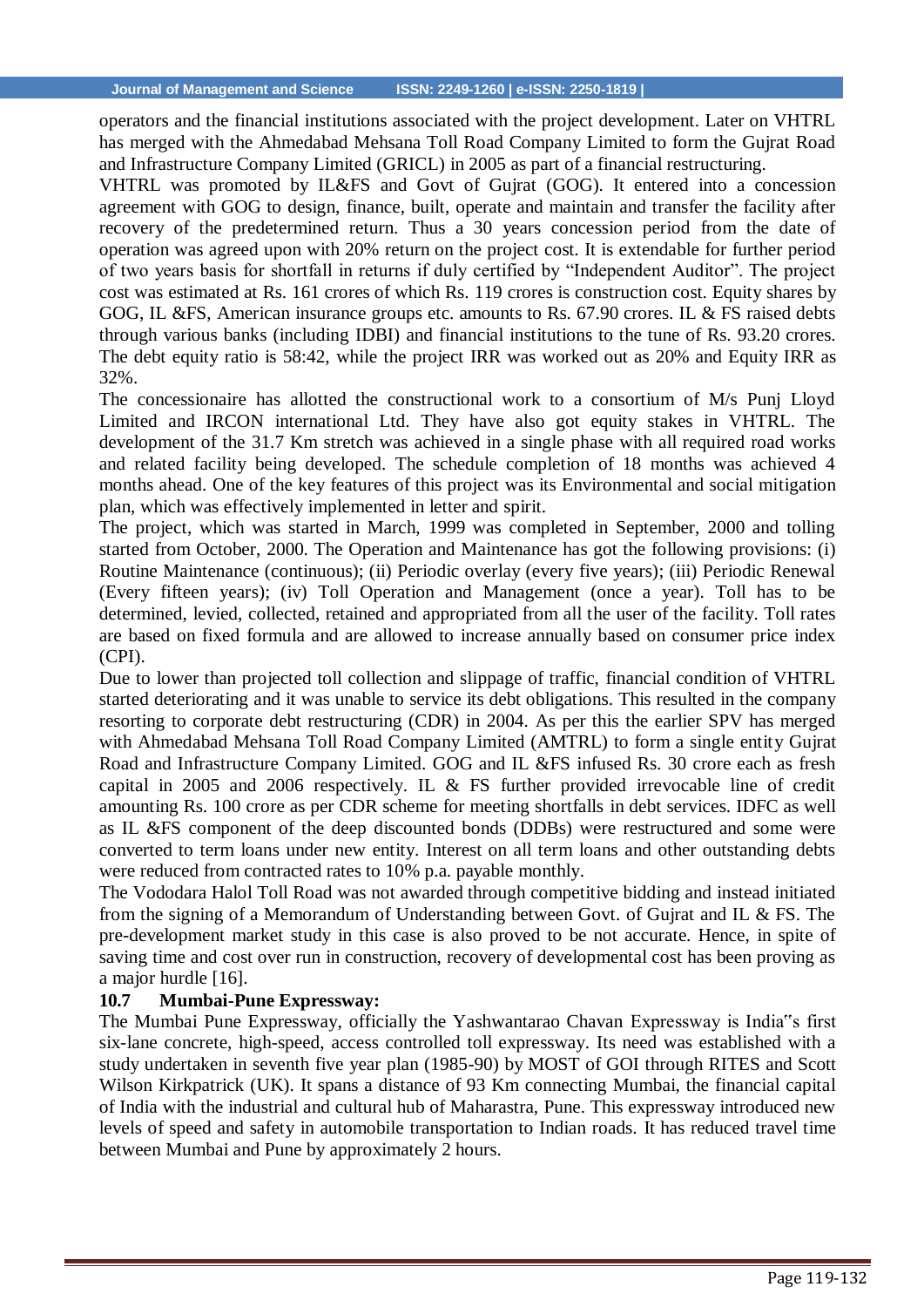The expressway has two carriageways with three lanes each separated by a central divider and a tarmac or concrete shoulder on either side. Vehicles with fewer than four wheels and agricultural tractors are not permitted, although tractor-trailers are permitted. The expressway handles about 30,000 PCU daily, and is designed to handle 10,00,000 PCUs.

Corridor planning was also done and road side facilities in a profitable environmentally sensitive manner have been undertaken with a view to maximize commercial utilization. The corridor belonged to NH-4. It has got adequate number of underpass and overpasses at required locations, provisions of subways for villagers at every 300 to 500 meter distances, five tunnels of international standards among others. It has also got provisions for 7000 trees plantation on both sides along with compound walls/ fencings on both sides of the expressway for safety of traffics.

The original cost estimated for the project by RITES was Rs. 1146 crores. However, later on it is seen that with escalation the project cost would be Rs. 1630 crores. The government proposed to adopt 40% grant and 20% returns on the investment in this case. After poor participations in biddings and much higher quotes of M/s Reliance Corporation (Rs.3600 crore); Govt. of Maharastra decided to execute it through Maharastra State Road Development Corporation (MSRDC) in BOT mode. Accordingly, 30 years concession was fixed for collection of tolls.

The means of finance for MSRDC as on July, 1999 was: Rs 275 crores budgetary support from GOM and BMC, Rs. 548 crore loan from MMRDA, Rs. 107 crores bank loans, capital market borrowings and Bonds (rated AA) of Rs. 1897.6 crores. The GOM had guaranteed the bonds. As a result, the rate of interest in those bonds was low (~14%). The bonds were rated AA. It was proposed that toll collected from MSRD"s projects would be used to pay the interest obligations of the bonds. It was estimated that during initial years since toll collections would be lower, alternative revenue source need to be considered such as sale of land along highway considered. For the purpose, MSRDC even laid telecom ducts along the sides of the expressway hoping that the same could be leased and additional revenue generated. This proved to be correct.

The Mubai Pune Expressway is considered as a success storey and other state governments are also looking at activities of MSRDC. The other aspects which are dealt effectively by MSRDC are land acquisition of around 1000 ha land in project alignment apart from 1338 ha for real estate development. The utility shifting along the project alignment was also done in a time bound manner through MSEB. Environmental clearance was also obtained in timely manner baring a single instance of Ghat region where re-alignment had to be done due to objection from forest department. The project was completed before the stipulated time of 2 years 3 months [17,18].

#### **10.8 Coimbatore Bypass Road Project:**

The Coimbatore Bypass was the first road project in South India on BOT basis. The road runs between Neelambur on the Salem side of NH-47 in Tamilnadu & Kerala, Madukkarai on the Palghat side. It involved construction of 28 Km long two way bypass road, the 32.2 m new Athupalam Bridge across river Noyal, The railway over bridge at Chettipalayam and maintenance of the old bridge at Athupalam; all in the state of Tamilnadu.

The bypass was expected to reduce congestion of traffic in Coimbatore city as well as Salem and Cochin highway running between Tamilnadu and Kerala. The shippers mostly export oriented units lying in the Cochin port for shipments, were other major beneficiaries in terms of time saving.

The govt. of Tamilnadu planned for the bypass as early as in 1970 to ease the trafiic congestion in Coimbatore and in NH-47. However, due to paucity of funds the proposal was dropped at that time. After, 1995 as the GOI liberalized the policies and opened up road sector for private investments, MOST invited tenders for the this bypass on BOT basis. As the project was not viable of its own, after careful study GOI widen the scope with inclusion of the new bridge construction over river Noyal on NH-47.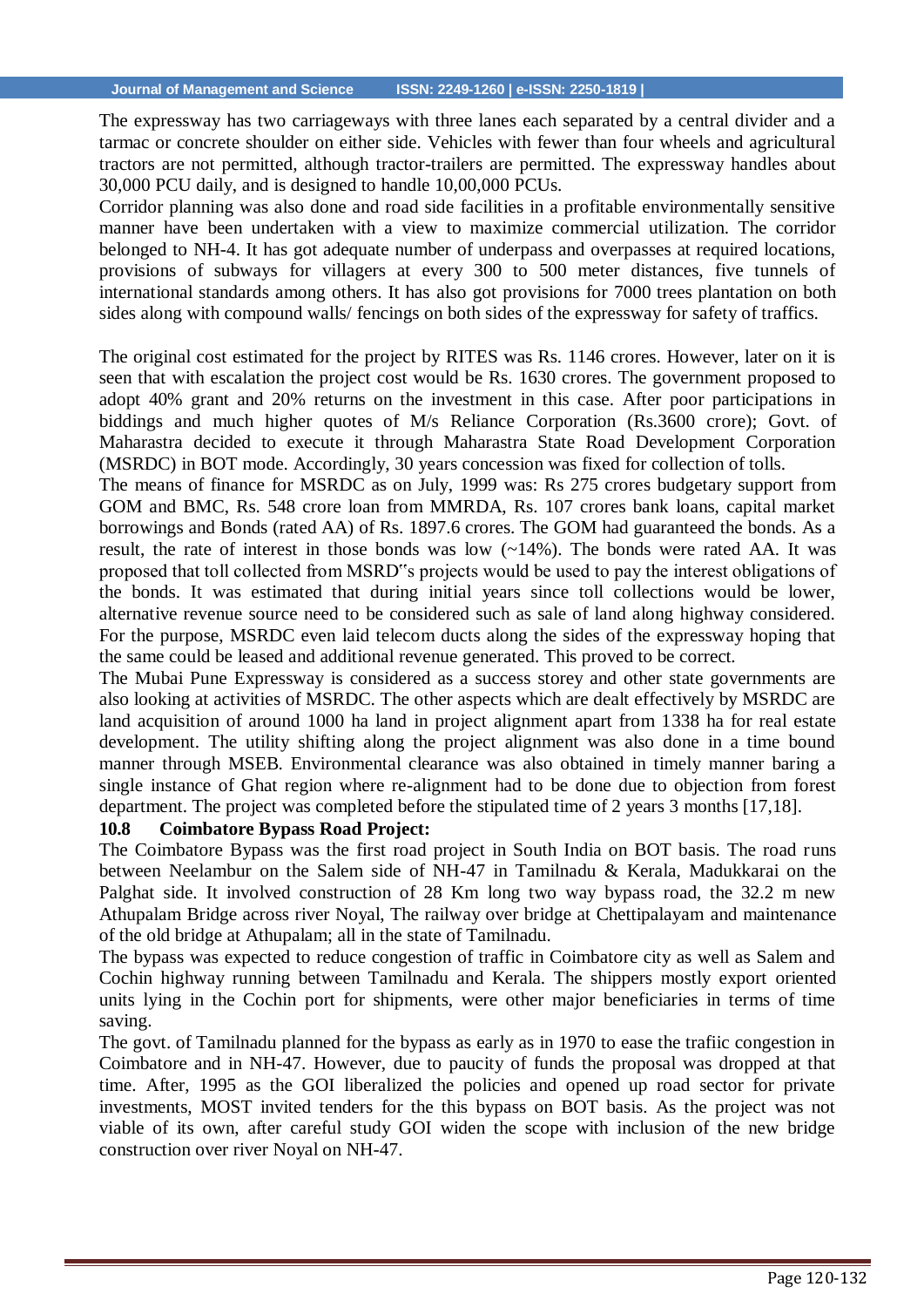The concession agreement for the integrated project involving the bypass and the bridge, was signed between MOST, Govt. of Tamilnadu and M/s L&T in October, 1997. L &T set up SPV namely L&T Transportation Infrastructure Limited. (LTTIL) with 100% equity shares. LTTIL implemented the project in BOOT basis, with revenue accruing directly to it. The project was financed by share capital of Rs. 416 mn and term loan of Rs. 620 mn, with a debt equity ratio 1.5:1. As per the concession agreement Tamilnadu government had to hold a minimum equity of 26% at the end of 30 years. The debt financing was done by State Bank of India (SBI), L&T Finance, HUDCO, HDFC and IDBI. IDBI has sanctioned Rs.300 mn for the project in the form of infrastructure bonds. The loan was given in two tranches Rs. 150 mn each @ 15% interest each. Principal repayment was to start from eight years onwards. SBI has loaned Rs. 300 mn to the project and it has got a "liquidity support" arrangement with IDFC.

The project which has reduced the overall distance by 2.5 km was completed in 22 months time. However, in the revenue collection front L  $\&$  T has been facing lot of hurdles. The user first refused to pay the tolls at the old Athupalam Bridge. Tamilnadu government also backtracked and sought concession rates for state transport buses. It was willing to pay only Rs 0.50 per bus for making more than three trips as against planned Rs. 15 per bus per trip.

The local transporter association also went to High court against toll rates and even after court directives they were not paying the tolls. Since, December 1998 L&T was unable to collect the toll which has resulted loss of Rs.74.1 mn as on June 2000. This includes Rs. 11.4 mn out standings from Tamilnadu government towards reimbursement of their state transport buses.

In view of the above L&T was forced to request the state government to invoke force majeure clause and to take over the project. It was also under pressure from the financial institutions to create additional securities and enter into a financial restructuring. L & T tried to enforce toll collection strictly with the help of local police too, but lack of whole hearted motivation at governmental level, complicated the whole issue with political and vested interest [1].

#### **10.9 Source to Tap Integrated Management Water Supply Contract in LATUR:**

It was India"s  $1<sup>st</sup>$  source to tap integrated management water supply scheme covering a total area of 32.56 sq. Kms with of population about 4 lakhs. The transmission network of the existing scheme included 3 water sources, 3 Water Treatment Plants (WTP) of 109 MLD capacity (2 were inefficient, total used capacity was only 35 MLD), 4 pump stations (one for raw water), 2 MBRs, 10 ESRs, 1 GSR. A total of 31,000 house connections were available which would expect rise to 80,000 as per survey. Some of the problem areas in the existing scheme were (i) Inequitable water supply, (ii) Poor demand coverage (Twice per week covering 80% of population), (iii) Poor asset maintenance, (iv)Poor management of water supply account (Improperly-maintained records-Poor collection efficiency), (v) Lack of meters, (vi) Many illegal connections, (vii) High NRW, (viii) Latur Municipal Corporation (LMC) was not able to meet O&M costs and (ix) Lack of customer services and complaint redressal system.

In view of the above, Latur Municipal Corporation (LMC) formed a SPV named Latur Water Management Company in 2007. Maharashtra Jeevan Pradikaran (MJP) was chosen as the PMC. It was stipulate in the bidding criteria for paying of upfront premium by operator over a period of 10 years for use of the assets. SPML Infra Ltd. has begged the contract in September 2007. The capital cost of the project was approximately Rs. 130/- Crores. The Management Contract involves: (i) Operations & maintenance of water works for a period of 30 years (ii) Both bulk supply and distribution networks, (iii) Manage new connections including collection of applications, connection Charges, (iv) Manage regularisation of illegal connections and impose penalties as specified by MJP, (v) Implement Hydraulic Modelling and integrated MIS, (vi) Investments in metering, billing and collections for 10 years, (vii) Provide and install EEC marked water meters and recover expenditure from consumers establishing meter workshops, (viii)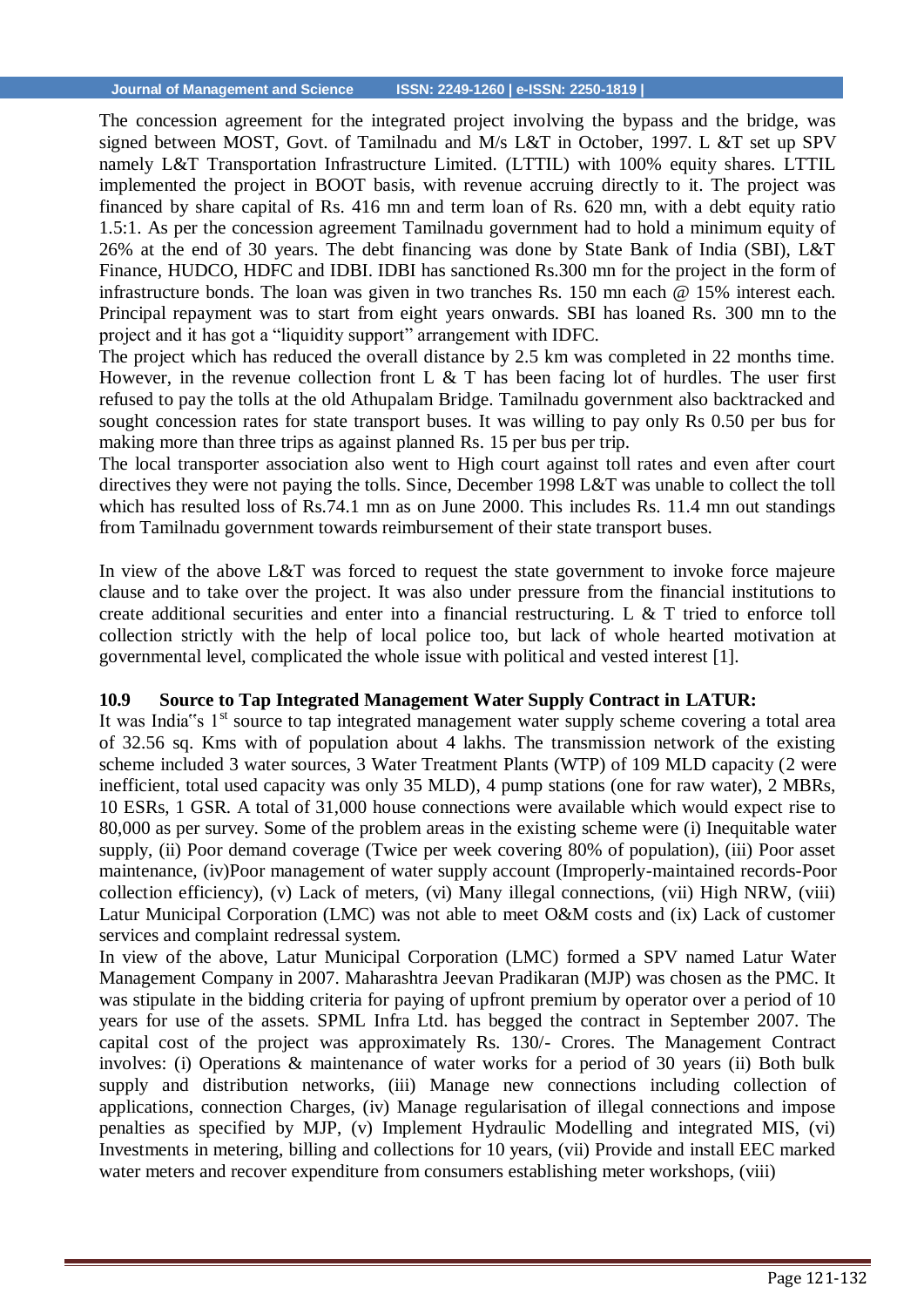Develop Customer Information System including 24x7 Call Centre, (ix) Bulk water transmission over 65 km and Distribution network over 600 km.

| Sl. No. | <b>Consumer Category</b>        | 2007-08<br>2008-09 | 2008-09<br>2009-10 | 2010-11<br>$2011 - 12$ | 2012-13<br>2013-14 | 2014-15<br>2015-16 | 2016-17<br>onwards |
|---------|---------------------------------|--------------------|--------------------|------------------------|--------------------|--------------------|--------------------|
|         |                                 |                    |                    |                        |                    |                    |                    |
|         | Domestic (Rs.)                  | 8.80               | 9.60               | 10.60                  | 11 15              | 11.17              | 12.30              |
|         | Institutions (Rs.)              | 17.00              | 18.70              | 20.50                  | 21.50              | 22.60              | 23.75              |
|         | Industrial $&$ Commercial (Rs.) | 40.00              | 42.00              | 44.00                  | 46.20              | 48.50              | 50.90              |
|         |                                 |                    |                    |                        |                    |                    |                    |

| Table 3: Tariff structure as fixed for the project |  |
|----------------------------------------------------|--|
|----------------------------------------------------|--|

The proposed tariffs were to be increased in every 2 years. Collecting system-related data and reporting performance to MJP. The contract provides for Concessionaire paying a fixed sum per month to MJP.

Now a properly zoned, optimized network automatically reduces existing leakage, minimises future leaks, makes leakage control easier and prolongs the effective lifespan of the network where as the zoning analysis carried out to define static head zones (pressure zones) and rezoning through remedial work was recommended. Zoning plan was drawn up and fieldwork commenced for commissioning of the new zones. The tariff structure for the project also includes Special concessions offered to slums, unmetered connections in social functions. Some of the other important features of the project were working for variable cost calculation based on actual costs incurred by LMC over a period divided by actual volumes of water produced and pumped. Escalation in variable costs would be borne by the client and not the operator. Old debts of LMC towards electricity and raw water would be cleared by LMC. Supply to SPV will not be stopped. So far this project is running smoothly and proving to be a successful model for other cities [25].

#### **10.10 Nagpur Water Supply Scheme:**

When this project was conceived in 2006-07, the population of Nagpur was 2.5 million spread across 217 sq. Km which was set to double in next 25 years. The existing system had total pipe network 2,100 km in 10 Water Distribution Zones with 3 Raw Water Pumping stations and was catering a total 2,25,000 supply connections. The Water supply demand was 500 ML/day with losses 291 ML/day (54%). The operating cost at the WTP was Rs 3.30/ 1000 ltrs. and annual expenditure was Rs 106/- crores. Total demand from consumers in terms of monetary value was Rs 70.7 crores while recovery on water bill was Rs 50.0 crores. Thus, some major problem faced by the existing system such as Water Losses and UFW, Equitable distribution (Alternate day / 20 hrs/day), acute shortage for Water to Slums (inefficient system). Moreover, Water supply management during summer peak demand, Water network coverage and inadequacy of network, Capacity augmentation delay for future from limited water sources, Old and inefficient assets. These were coupled with Low water tariff and Poor billing mechanism, Lack of professional approach and Capital availability.

Fortunately, one water supply project under PPP was already underway in Nagpur City with 15,000 Connection including 10 slum areas covering a population of 1.5-1.75 lakhs. The contract had got penalty & bonus for targets in UFW, quality, customer services and continuity of supply. The rehabilitation plan included (i) Replacement of 100% House service connection  $\&$  Meters, (ii) Replacement of old conservancy GI pipe, (iii) Rehabilitation of Tertiary network, (iv) Hydraulic modelling as per Master plan, (v) Installation of new billing system & Customer Facility centre, (vi) Continuity of Supply 2 to 24 hours depending on area of supply 24x7 throughout the zones, (vii) Complaint handling within 3 days.

Based on good results of the PPP water supply scheme thus far, proposal for entire city supply under PPP had been proposed and RFQ invited in Aug 2008 on behalf of the SPV created for the purpose, Nagpur Environmental Services Ltd. 10 bidders applied for Rs. 6.5 billion estimated cost project. For this purpose NMC has received Rs. 615 crores JnNURM sanctions for water supply expansion and would apply for Rs. 350 crores JnNURM grant for rehabilitation of distribution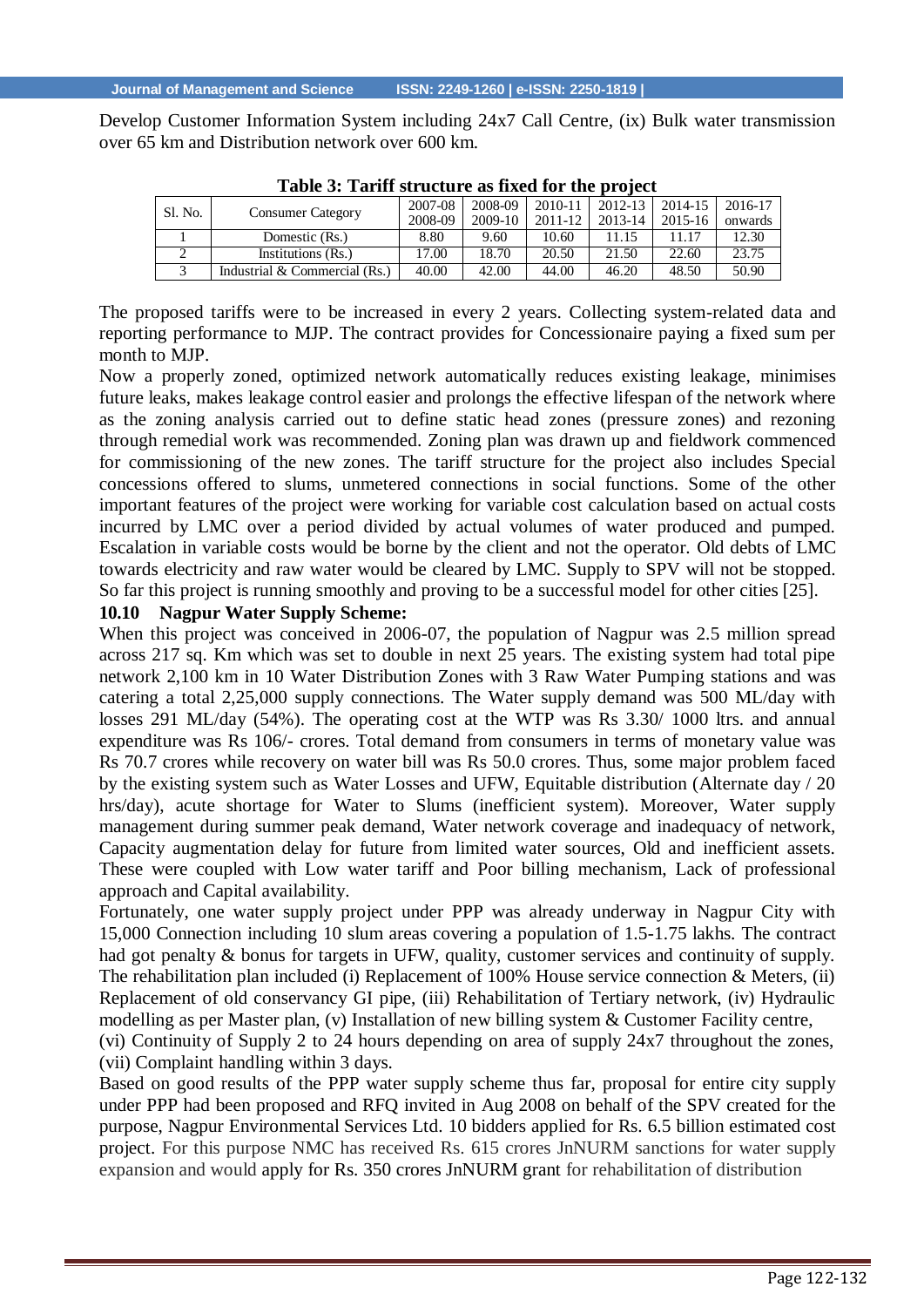network. It was proposed for a Performance-based contract for 25 years. The actual funding pattern would be 70% grant and 30% from operator Orange City Water Private Limited (OCW). The proposal includes Proposal to collect full user charges for assets created under JnNURM and rationalization of tariff for full cost recovery as well as subsidy to urban poor. It is worth mentioning that JnNURM funding are for better viability and reduced capital cost.

Concessionaire was to finance "Capex" to rehabilitate, repair, maintain and provide proper backup ownership for refurbishing and replacing water supply infrastructure assets with NMC. For that, exclusive rights of operating water supply services, including collection of water charges assigned to Concessionaire on behalf of NMC were proposed.

However, all operational risk would rest with Operator. Concessionaire will retain fee in proportion of water quantum supplied  $\&$  sold. Charge will depend on performance-related factors, limiting physical & commercial losses below certain levels and ensuring adequate collection efficiency. Regulator in place also ensured consumers receive expected service level at reasonable cost and protect short term and long term interests of consumers. It provided certainty for public and private investment and enhanced accountability and transparency as well as Control the financial performance. Regulatory Office set as an SPV created by NMC .The other stakeholders are the participant in the constitution of the SPV. Initial set up and annual operating budgets approved by the Parties chargeable to the Operating Cash Flow. Key Staff selected on the basis of merit references.

Regulator was to appointed for 5-year (extensible) contract. Regulator would be personally accountable for prejudice to the Parties. Public access to all resolutions and statements of the Regulator on the RO Web Site has to be displayed. Independent Regulatory Office would adjust rates, and monitor contract performance. Operator would be penalized on breach of its obligations under the Contract.

Performance bond in favour of NMC was obtained. Operator got Power of Attorney to act against illegal connections and disconnect bad payers, thereby getting rid of illegal connections. This model has been quite successful and gradually being adopted for many other cities of the country [25].

#### **10.11 Integrated SWM- Guwahati:**

Guwahati Metropolitan Area (GMA) covers a jurisdiction of 264 sq. km. and comprises of Guwahati Municipal Corporation Area, North Guwahati Town Committee, Amingaon. As per 2001 census itself its population was near 10 lakhs. With the onset of population explosion in Guwahati, the quantum of MSW generation has also increased. The previous system has displayed an array of problems, including low collection coverage, irregular collection service, open dumping, burning and handling issues among others. So it was felt to introduce a more scientific and integrated approach for this MSW of Guwahati.

It was proposed that door to door collection will be implemented in closed / covered vehicles. These would be transported to the processing and disposal site at Boragaon. It was expected that there would be 125 incoming trucks to bring in 500 TPD of mixed MSW and about 12-15 trucks for bringing 57 TPD of biomass at the project site. The project site was to develop in a 24.12 ha of land and includes construction of 8 meter high retaining walls, soil fill with necessary slopes of 1:3, over which processing plants and power plants would come up. It would have provisions for Refuse derived fuel plant (RDF plant) to handle 500 TPD of mixed MSW, Compost plant to handle 50 TPD of organic waste to produce manure. A power plant was proposed, boiler of which was to be fed with 180 TPD of RDF having calorific value of 2500-2800 Kcal/kg and 57 TPD of biomass. It was expected to generate 6MW power/ electricity.

A Special Purpose Vehicle (SPV) was formed namely Guwahati Waste Management Company Private Limited (GWMCL) to develop the project of MSWM system. It was agreed that equity shareholding of the consortium members/ sole applicant, in the issued paid up capital of the SPV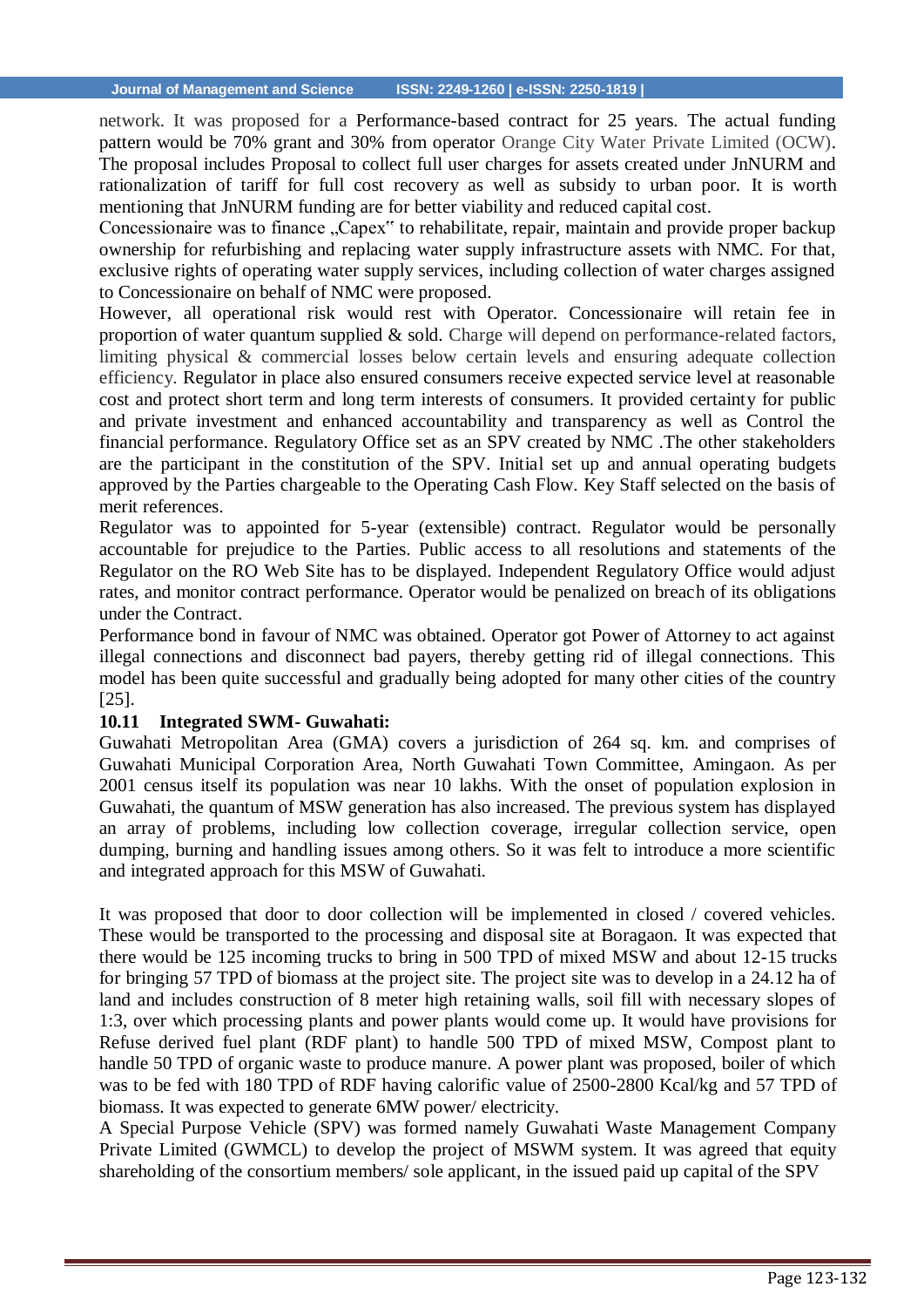shall not be less than 76% during construction period and for 10 years following Commercial operation date and 51% during balance remaining operation period. M/s Ramkey Enviro Engineers Ltd. was the preferred bidders and final power tariff was fixed at INR 4.00. The concession period was fixed as 20 years from COD and construction period was 2 years maximum (Landfill and processing of waste 1 year each and power generation 2 year). Out of the estimated cost of Rs. 102 crore at the time of implementation, Rs. 36.34 crore was availed through a grant of JnNURM (70% of original DPR estimated cost) and rest (Rs.65.66 crore) developer was arranging @ 20% of the differential cost of DPR and actual implementation. There was agreed terms for monthly statements and bills of activities as well as disbursement procedure based on the above. Further, few additional support for capital raising by GWMCL was also agreed by GMC in terms of additional cells of sanitary landfills, bills for which need to be raised along with monthly tipping fee statement. GMC would pay Rs.130 per ton of waste for transportation with 4% annual escalations.

In spite of having well defined obligations for all the parties, Termination and Force Majeure clauses, defaulting clauses etc. this project has run into controversy after months of initial operations by the party concerned, leading to filing of PIL in the Guwahati High Court. As per the latest status the party has not yet started up the RDF, Power Plant etc. which was originally scheduled within 2 years of operations [27].

# **10.12 Integrated SWM – Hyderabad**:

Hyderabad Urban Agglomeration (HUA) is the sixth largest in India with population of 57.5 lakhs in the year 2001 itself. It spread over an area of 778.17 sq. km. and consist of Municipal Corporation of Hyderabad (MCH), 12 peripheral municipalities, Secunderabad Cantonment, Osmania University and few other areas. As the city is a one million plus covered under JnNURM scheme, it is entitled to get 35% grant from Government of India, 15% from grant from state and to arrange its own 50% to avail the benefits. The DPR for the MSWM system, estimated cost of Rs.434.51 crore which includes cost of tools, equipments, vehicles and construction of treatment and disposal facilities.

To bring in the capital investment from the private sector and obtained efficiencies, the Greater Hyderabad Municipal Corporation (GHMC) has floated the idea of engaging private developer on suitable PPP format for 50% capital investment requirement.

The key features of this PPP model was 25 years of concession period from the date of commercial operation date (COD). The concessionaire has certain post-closer obligations for Landfill, which it shall continue for 15 years after the expiry of the active landfill period of 25 years.

The two stage bidding process was adopted in which two firms namely M/s Ramkey Enviro Engineers Ltd. and M/s Gujrat Environment Ltd. were qualified after going through stringent qualifying criteria. Bidder quoting the lowest tipping fee was to be selected. The various component of tipping fee were 40% for primary and secondary collection & transfer of waste to transfer station, 20% for transfer station management and transfer of waste to transfer station to processing facilities and rest 40% for treatment and disposal. M/s Ramkey was awarded the work based on their tipping fee of Rs.1449 per ton MSW. There is a provision of annul increase of 5% (without compounding) to the tipping fee. In addition on,  $1<sup>st</sup>$  April each year base tipping rate to be adjusted based on variation in WPI. It is also agreed that this adjustment would reflect 60% of the inflation rate occurring during the period. There were agreed clauses (with provision for rate change or with original rates) for allocation of new sites for processing and disposal.

The GHMC has agreed to arrange for the concessionaire 35% of JnNURM grant from GOI as well as 15% share of Govt. of Andhra Pradesh (GoAP), provide power connections to transfer stations, treatment and disposal facilities, road connectivity to the above, hand over existing infrastructure to the concessionaire. It has got well defined dispute resolution mechanism, termination measures and role for independent Engineer and Auditor.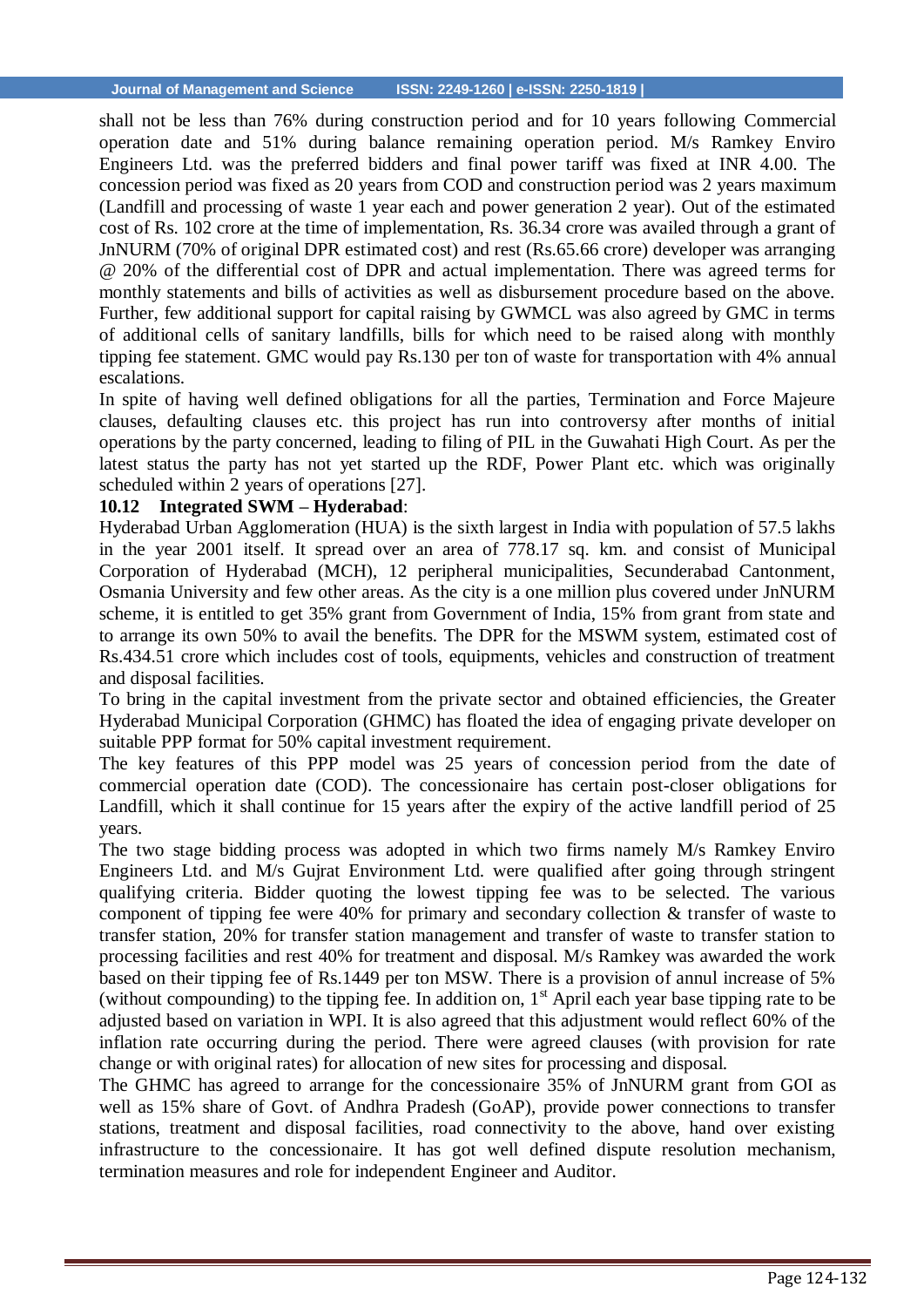The concession agreement was signed on  $21<sup>st</sup>$  February 2009 and the integrated SMW project was supposed to take off in July 2009. However, before that the workers of GHMC went for strikes opposing the move inviting entry to private party in their operational domain. After initial put off, the government had issued a memo permitting pre-construction works in January 2010. Another issue that stuck the project implementation was refusal of GOI to release Rs. 152 crore under JnNURM on the ground that the state has already exhausted its allocation for seven years apart from additional allocation of Rs. 100 crore as per Planning Commission"s directive. Good news is however that the state govt. is coming forward to bail out GHMC with additional funds if GOI does not allocate under JnNURM [27].

#### **11.1 Salient findings of the case studies:**

Some of the salient features of the above case study projects are depicted in **Table:4**. It is interesting to see that most of the project concession period ranges from 20 years to 30 years and the construction period are normally restricted to 2 to 3 year term i.e. within 10% of the concession period. However, Metro Rail projects do not reflect the same scenario, in which case construction is little prolonged.

It is also revealed that there is no project specific Debt. Equity Ratio and same is chosen based on availability and arrangements of fund from various sources. However, for a stable financial structure Debt. Equity Ratio of around 2.3:1 have been preferred by most of the Project Developing agencies.

The government, in its part is still providing generous grants to Public infrastructure projects through various project development schemes like Jawaharlal Nehru National Urban Renewal Mission (JnNURM) and similar other schemes for Viability gap funding. It is worth mentioning that normal 20% VGF funding cap is enhanced to 40% in case of SARDP scheme of NHDP.

#### **11.2 Performance of the case study projects:**

It was also intended in the study to see the performance level of the case study projects with respect to six critical parameters of i) Financial Closer, ii) Land Acquisition, iii) Other Pre-Constructional activities, iv) Demand Revenue Generation, v) Debt Service repayment and vi) Service Condition. A survey among some of the associated stack-holders of the case study projects have been conducted, taking not less than 10 samples per project. The respondents are advised to mark their choice in a five point Link cart scale for evaluating the success ratings. These rating are HS for Highly Success (more than 100% target achieved), S for Success (100% target achieved), SWS for Some What Success (80-100% target achieved), PP for Poor Performance (80-50% targeted achievements), F for failed (Below 50% target). The responses of the survey participants are further subjected to statistical t-test at 5% confidence level to see the significance in difference of opinion. Those opinions which stand on basis on results of above t-test with no significant difference have only been accepted for reporting purpose. **Table5** depict the performance ratings for the case study projects based on the above responses obtained.

#### **12. Looking Forward:**

The trends in Public Private Partnership (PPP) financing in India from the recent past has signalled few concerns viz, over dependency of Private parties on borrowings from commercial banks, risk of assets and liability miss-match of the banks for long term exposes, concession agreements not having provision of interest rate alteration etc. In number of occasions bank has to restructure their terms of lending on behest of government intervention or on fresh regulatory conditions. Few examples are Punjab National Bank"s restructuring in case of loan to Tamil Nadu Electricity Board, Allahabad Bank"s to TNEB and Rajasthan Electricity Boards, few other banks like Dena Bank, Indian overseas bank, Bank of India are also in process of consultation with concerned state utilities [19].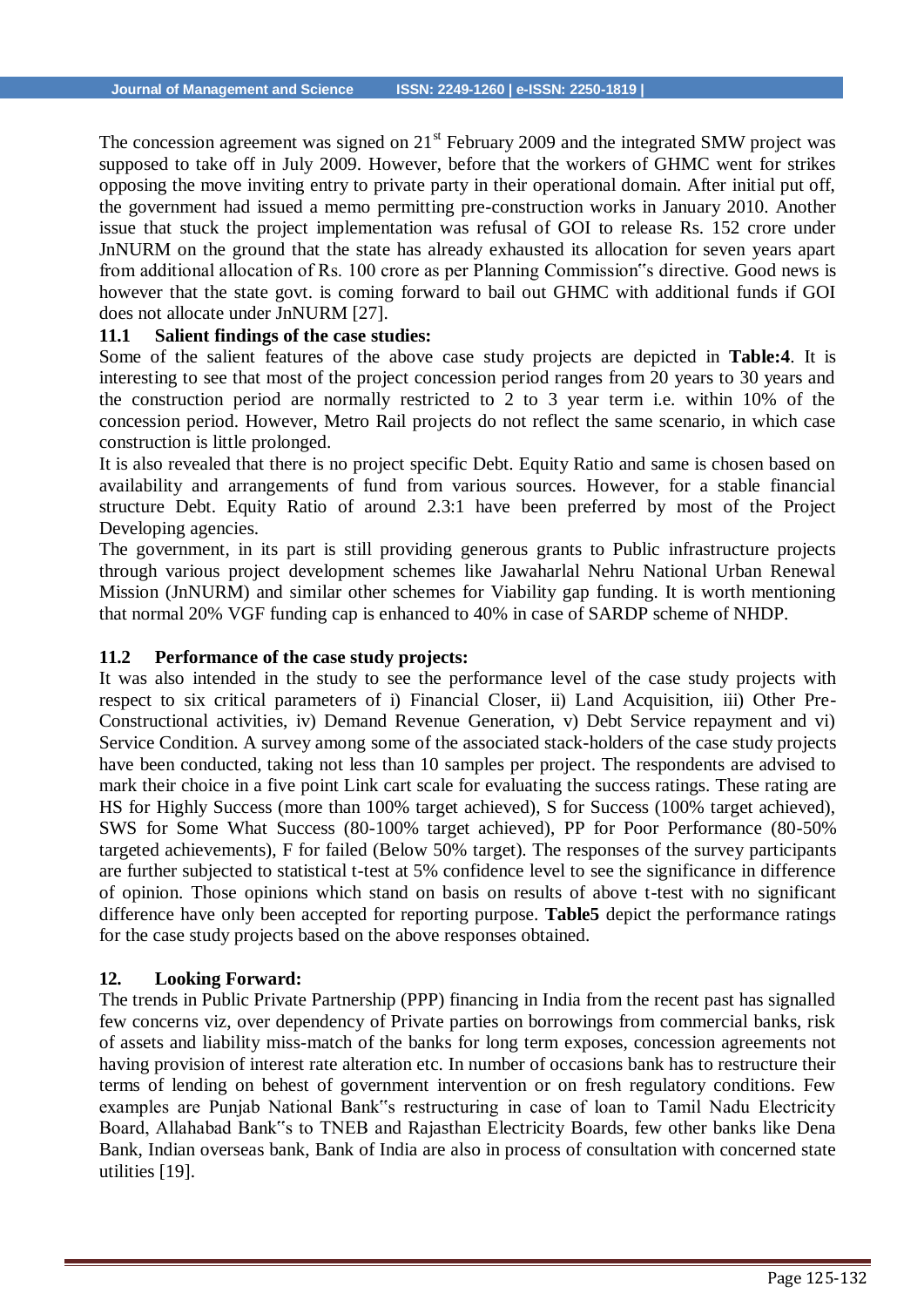Well defined contractual provisions can always be helpful with pre-determined guidelines for tackling project risk eventualities. NHAI has thus set the following for concession period adjustments in case of revenue shortfall due to reduction in traffic as in Table 6:

| Performance parameters |                                                                                                         | <b>Financial</b><br><b>Closure</b><br>(FC) | Land<br><b>Acquisition</b><br>(LA) | <b>Other Pre-</b><br>constructional<br>activities<br>(PCA) | Demand &<br><b>Revenue</b><br>generation<br>(DRG) | <b>Debt Service</b><br>repayments<br>(DSR) | <b>Service</b><br>conditions<br>(SC) |
|------------------------|---------------------------------------------------------------------------------------------------------|--------------------------------------------|------------------------------------|------------------------------------------------------------|---------------------------------------------------|--------------------------------------------|--------------------------------------|
| SI.                    | Name of the                                                                                             |                                            |                                    |                                                            |                                                   |                                            |                                      |
| No.                    | Project                                                                                                 |                                            |                                    |                                                            |                                                   |                                            |                                      |
| $\mathbf{1}$           | Terminal T3 of<br>Delhi Airport                                                                         | HS                                         | ${\bf S}$                          | $\mathbf S$                                                | SWS                                               | SWS                                        | S                                    |
| $\overline{c}$         | Cochin<br>International<br>Airport                                                                      | ${\rm PP}$                                 | <b>SWS</b>                         | <b>SWS</b>                                                 | $\mathbf S$                                       | SWS                                        | ${\bf S}$                            |
| 3                      | East West Metro<br>Corridor Project<br>of Kolkata Metro                                                 | PP                                         | PP                                 | SWS                                                        |                                                   |                                            |                                      |
| $\overline{4}$         | Delhi Metro<br>Project                                                                                  | $_{\rm HS}$                                | ${\bf S}$                          | $_{\rm HS}$                                                | $_{\rm HS}$                                       | $_{\rm HS}$                                | $_{\rm HS}$                          |
| $\sqrt{5}$             | Delhi Noida<br><b>Bridge</b>                                                                            | SWS                                        | $\mathbf S$                        | $\mathbf S$                                                | ${\rm PP}$                                        | ${\rm PP}$                                 | ${\bf S}$                            |
| $\sqrt{6}$             | Vadodara Halol<br>Toll road<br>(State Highway 87<br>of Gujrat)                                          | $\rm S$                                    | ${\bf S}$                          | HS                                                         | PP                                                | $\mathbf F$                                | SWS                                  |
| $\tau$                 | Mumbai - Pune<br>Expressway                                                                             | SWS                                        | ${\bf S}$                          | $_{\rm HS}$                                                | <b>HS</b>                                         | $\mathbf S$                                | ${\bf S}$                            |
| 8                      | Coimbatore<br><b>Bypass</b>                                                                             | SWS                                        | ${\bf S}$                          | $\mathbf S$                                                | ${\rm PP}$                                        | ${\bf F}$                                  | SWS                                  |
| 9                      | Source to Tap<br>Integrated<br>Management<br>Water Supply<br>Contract in<br>$\ensuremath{\text{LATUR}}$ | <b>SWS</b>                                 | $\overline{\phantom{a}}$           | ${\bf S}$                                                  | ${\bf S}$                                         | SWS                                        | ${\bf S}$                            |
| 10                     | Nagpur Water<br>Supply Scheme                                                                           | $\mathbf S$                                | ${\bf S}$                          | $\mathbf S$                                                | ${\bf S}$                                         | ${\bf S}$                                  | ${\bf S}$                            |
| 11                     | Integrated SWM-<br>Guwahati                                                                             | ${\bf S}$                                  | SWS                                | ${\rm SWS}$                                                | ${\bf S}$                                         | ${\rm SWS}$                                | ${\bf PP}$                           |
| 12                     | Integrated SWM-<br>Hyderabad                                                                            | ${\rm SWS}$                                | ${\bf S}$                          | ${\bf S}$                                                  | SWS                                               | SWS                                        | SWS                                  |

# **Table5: Performance ratings of case study projects**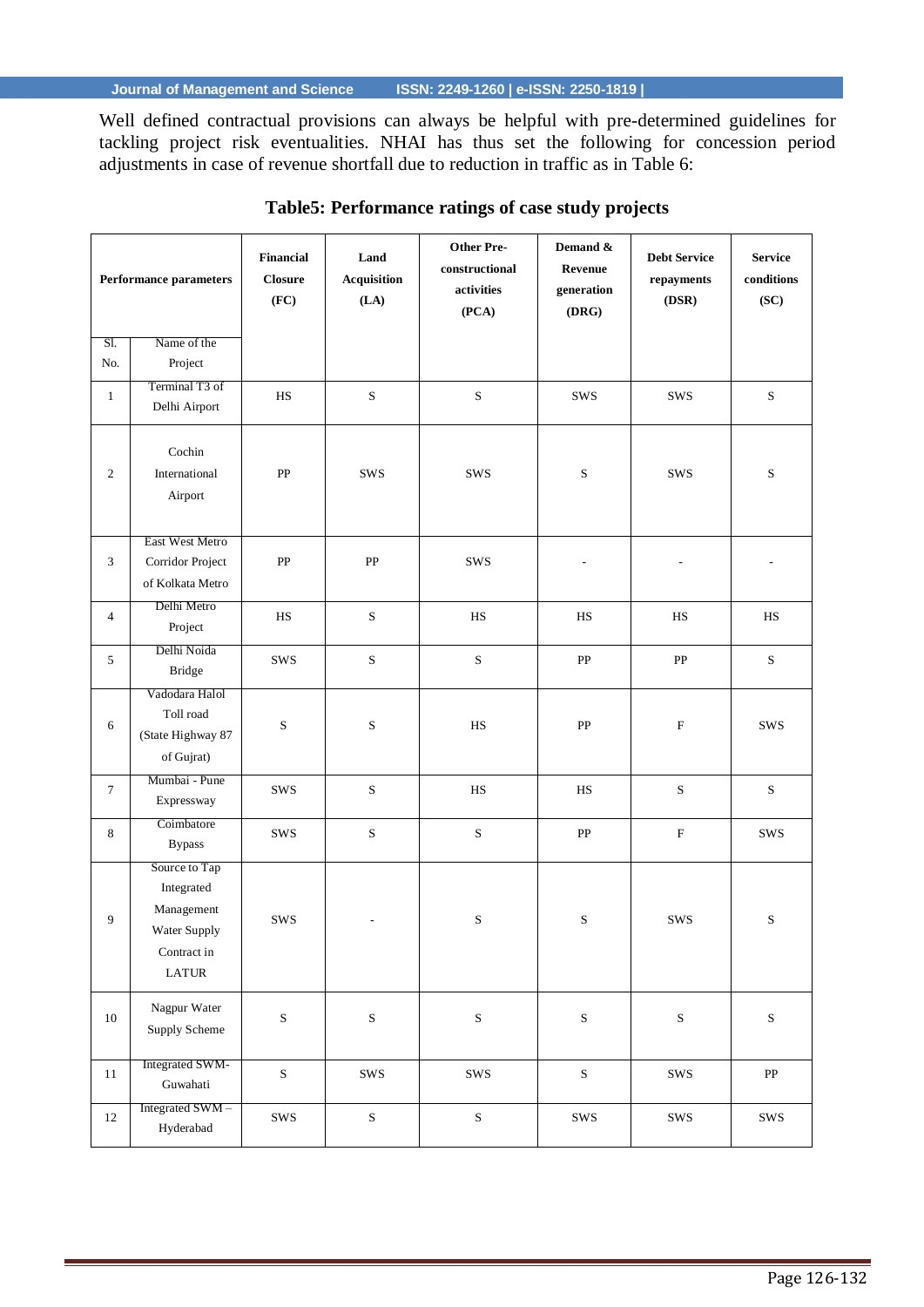

**Exhibit 8: Performance rating in Different front of Project Development for Terminal T3 of DIAL**



**Exhibit 9: Performance rating in Different front of Project Development for Cochin International Airport**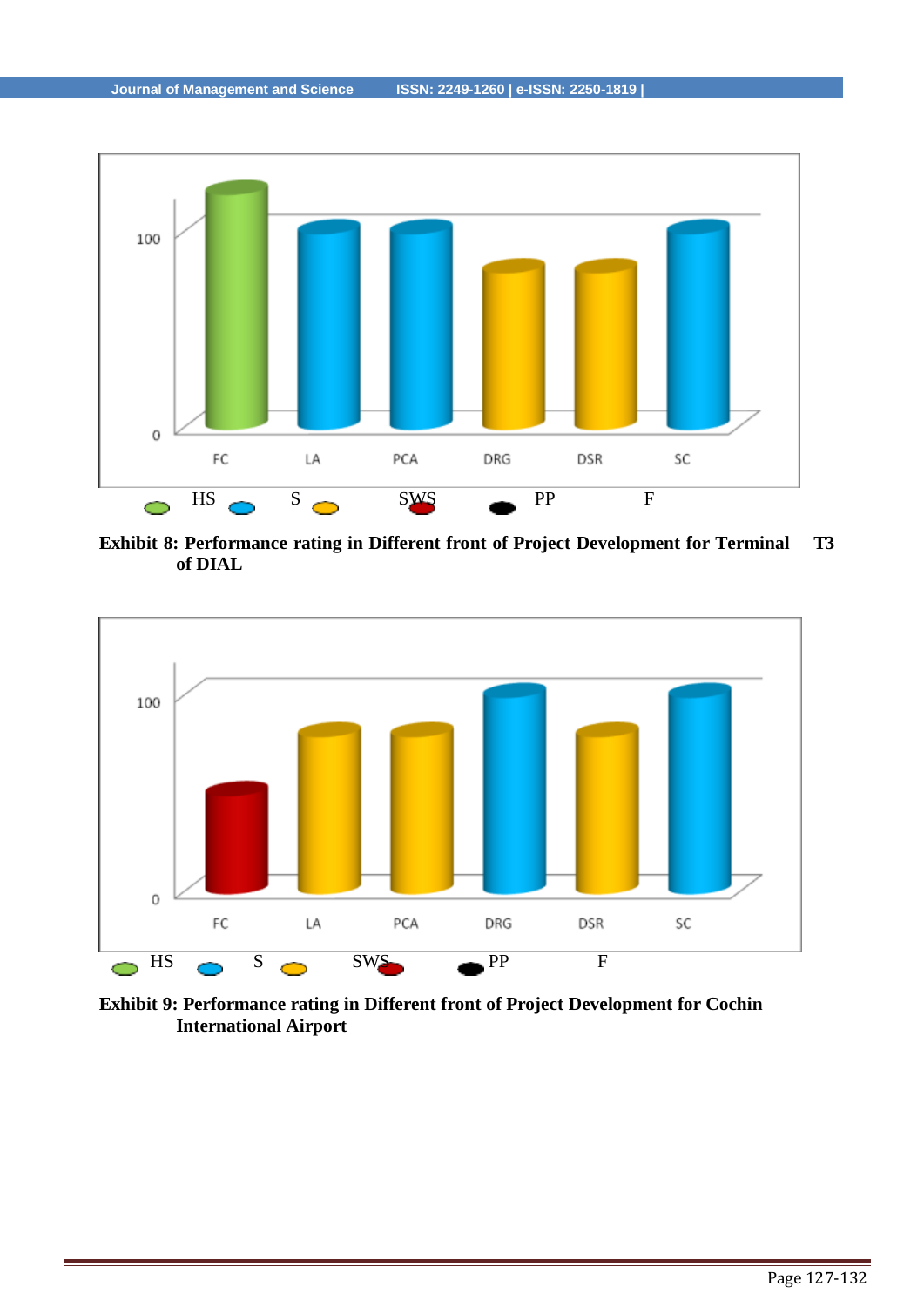

**Exhibit 10: Performance rating in Different front of Project Development for Mumbai Pune Expressway**



**Exhibit 11: Performance rating in Different front of Project Development for Coimbatore Bypass**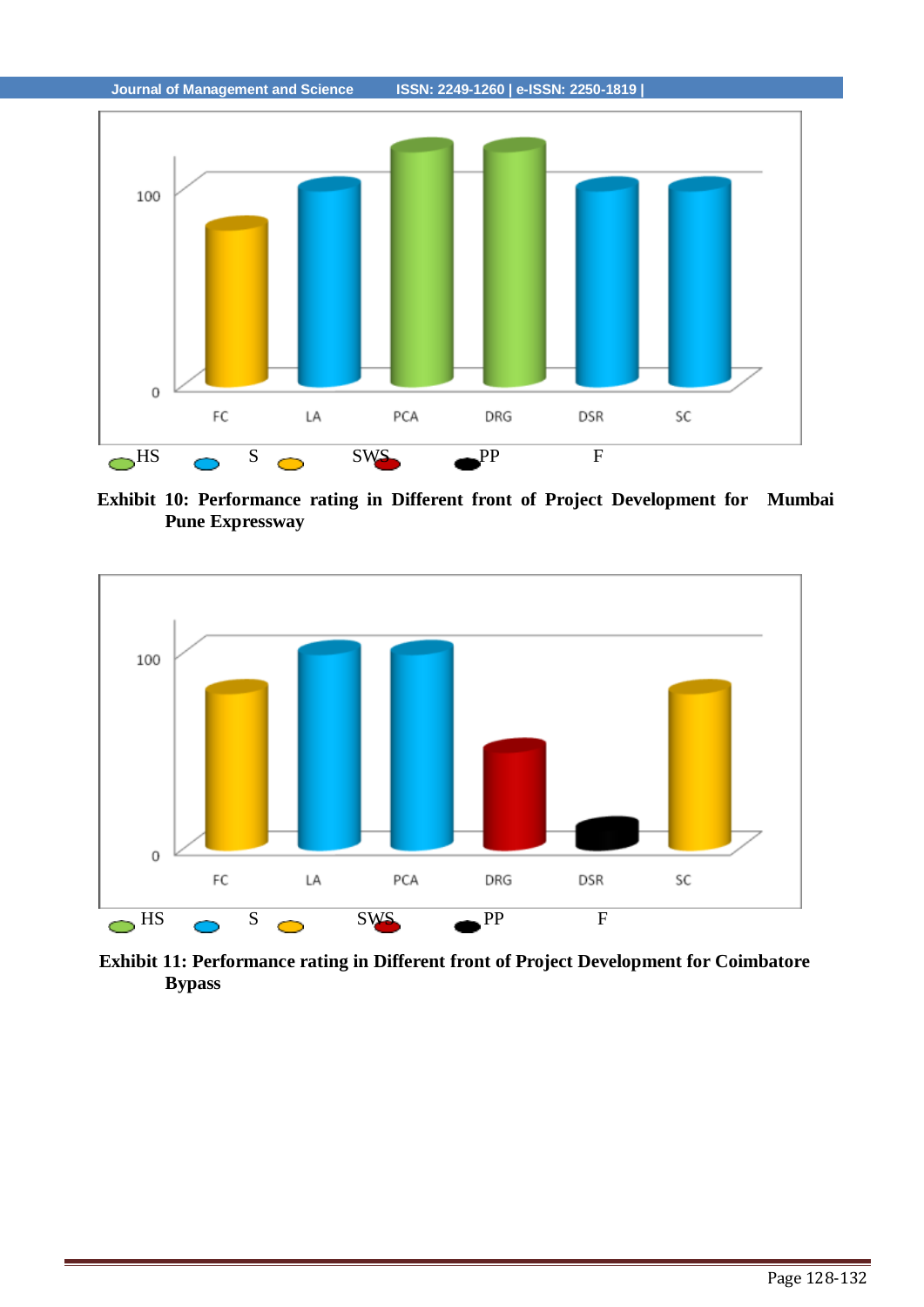

**Exhibit 12: Performance rating in Different front of Project Development for Integrated SWM Guwahati**



**Exhibit 13: Performance rating in Different front of Project Development for Integrated SWM Hydrabad**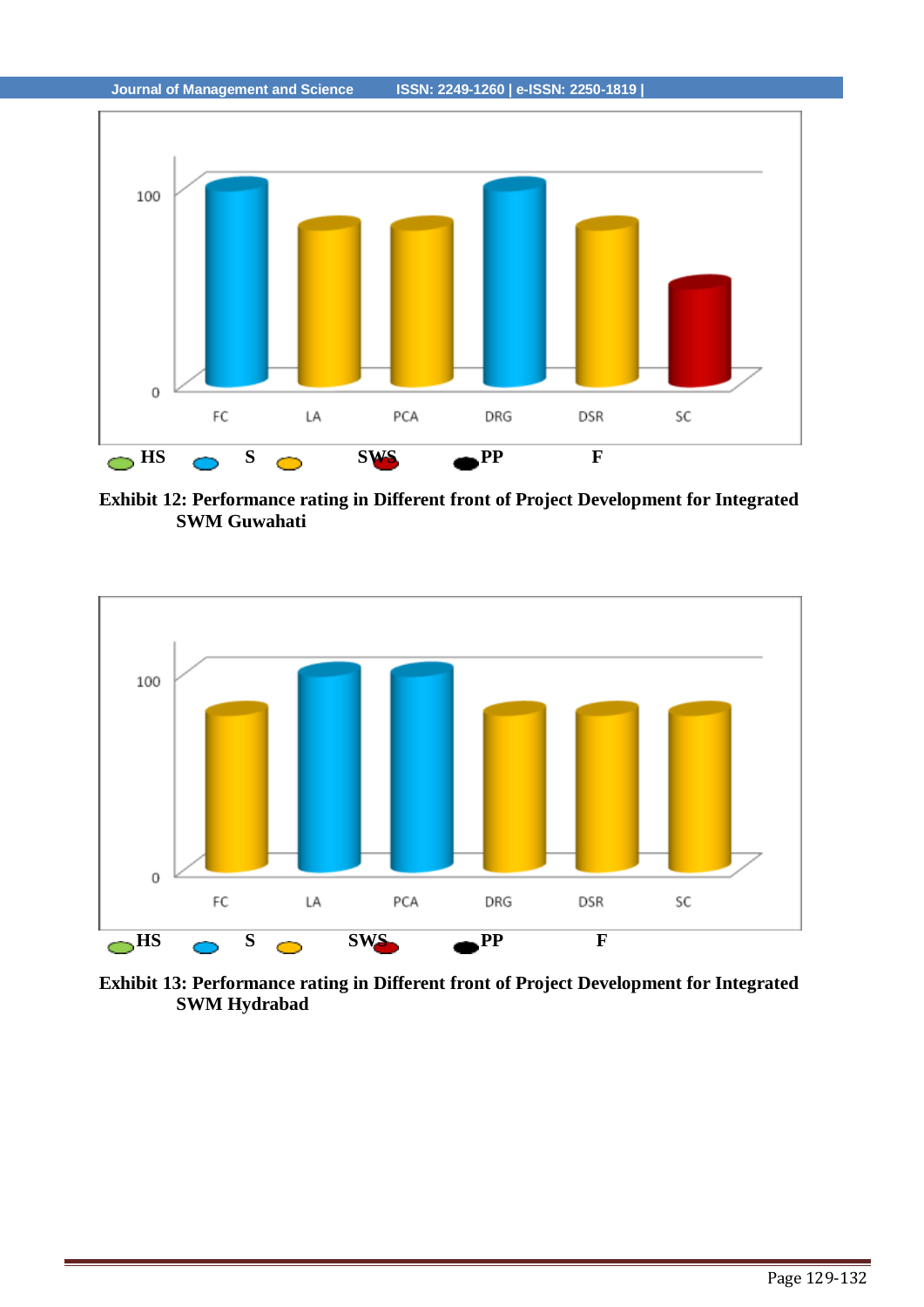| <b>Type of Variation</b>                         | in<br><b>Change</b><br>concession<br>period                           | <b>Cap on Concession period</b><br><b>Variation</b> |
|--------------------------------------------------|-----------------------------------------------------------------------|-----------------------------------------------------|
| Traffic<br>Actual<br>Target<br>><br>Traffic      | For every $1\%$ shortfall,<br>concession period increase<br>by $1.5%$ | 20%                                                 |
| Traffic<br>Actual<br>Target<br>$\geq$<br>Traffic | For every 1% excess<br>concession period reduction<br>by 0.75%        | 10%                                                 |

**Table 6: Adjustment of revenues by NHAI for shortfall in traffic**

On the other hand, the National Highways fee rules (2008) amended in 2011 provides for increase in base rates of tolls by 3% per year as well as upto an extent of 40% based on increase in WPI. Further, toll charges for new structures (bridges, tunnels) to be determined based on construction cost. All, these flexibilities incorporated in the pricing mechanism only to pay back due return on the investment [8].

However, an active bond market can definitely increase the flow of long term funds and reduce excessive reliance on banks. Indian corporate bond market, though one of the largest in Asia, is still not matured enough to cope up the frequent changes regulatory, institutional or legal provisions. Nevertheless, government has provided a trading platform for the corporate bonds with a broad objective to invite sufficient funds for infrastructure developments in India. As part of that initiative, in 2011-12 union budget itself government had proposed to issue Rs30,000 crore tax free bonds[20]. NHAI has issued long term capital gains bonds, which is non-convertible redeemable taxable bond in nature of debentures. But, in light of current global financial crisis the government has to explore other innovative ways to ensure adequate flows of (private) financing to PPP projects. Estimates also suggest that closing the gap in service provision and meeting future needs will require infrastructure investment in the range of 7-8% of GDP a year [10, 22]. Private sector role is crucial here itself.



**Exhibit 15: Total distribution of Debt, Equity and Governmental Grant in 104 case studies (WB)**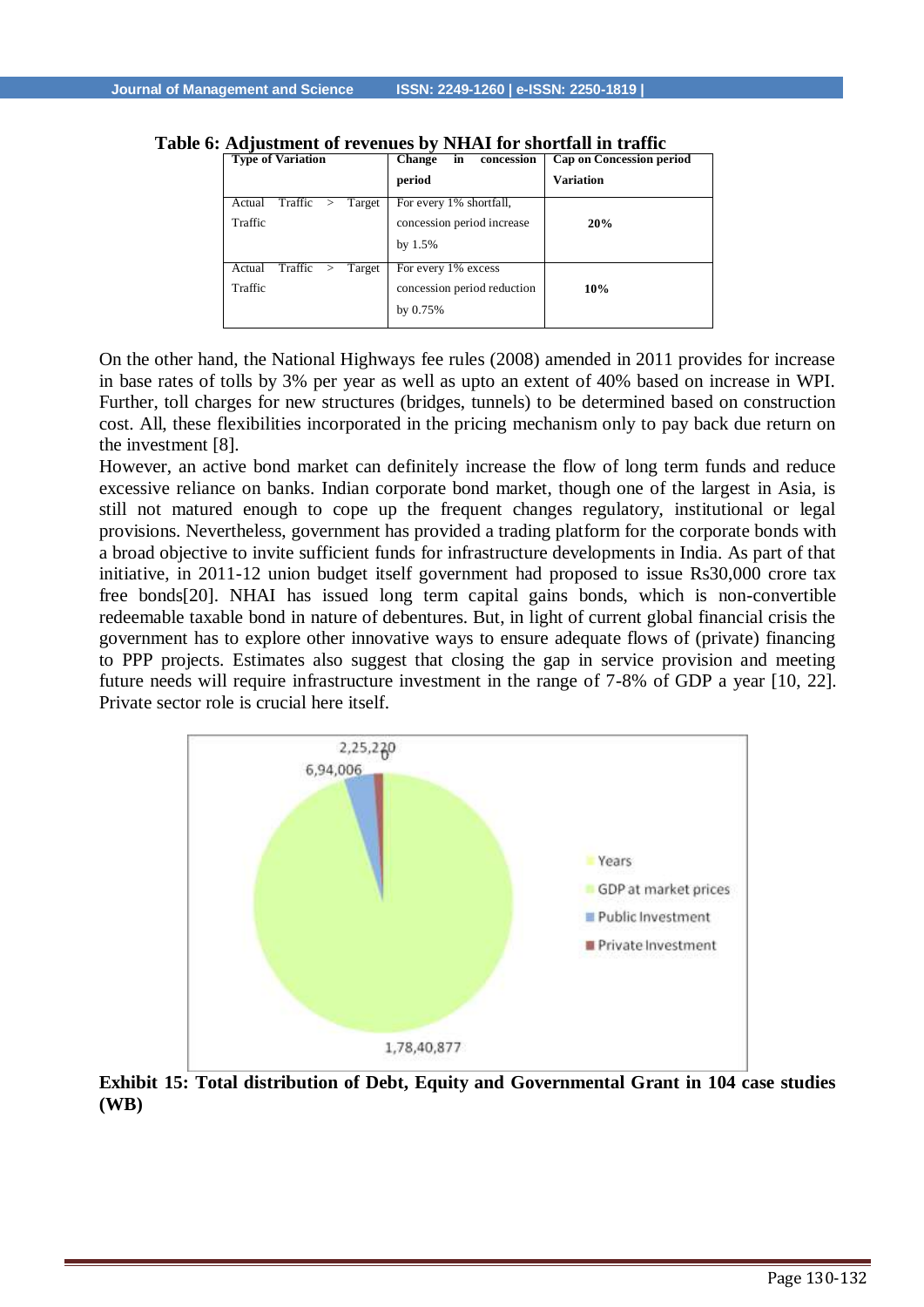The point of emphasis from the above discussion remains that if readily available finance can be arranged for the project at a lower rate of interest, the cost of development of the whole project will come down automatically to a substantial extent and in that case pricing or uses charge of the infrastructure too stands at a lower rate. If however, the financing is critically disturbed, the adverse effect will carry over to pricing part. In that case, pricing mechanism will have to be adjusted either in terms of enhancing the level of charges or in terms of extending the concession period. In most cases, second option is utilized. The cases in Delhi Noida toll Bridge, Cochin International Airport, Vadodara Halol Toll road did show us a trend in that line.

The focal point emerging out from all the above is that infrastructure finance is non-recourse in nature. Nevertheless, with careful financial structuring and with a proper pricing mechanism one can certainly hope to get back affluent returns on infrastructure investments.

#### **References:**

- 1. N. V. Ramana, S. Dutta, Coimbatore Bypass Road Project:Case Study No. FINC/010, IBS, Centre for Management Research, Hyderabad (2002), [www.icmrindia.org](http://www.icmrindia.org/)
- 2. S. Seth, S. S. Sundaram, Road Pricing: An Assessment, Indian Highways, May (2006) 61-67
- 3. S. Sriraman, Foreign Involvement in Investment and Technology for Development, RITES Journal, April (2005), 16.1-16.8
- 4. K. K. Chitkara, Construction Project Management- Planning, Scheduling and Controlling, second edition, Tata McGraw Hill Ed. Pvt. Ltd., New Delhi, (2011).
- 5. Investment in infrastructure during Eleventh Five year plan, Secretariat for infrastructure, Planning Commission, New Delhi, Jan (2011), [www.infrastructure.gov.in](http://www.infrastructure.gov.in/)
- 6. K. C. Sarma, A Critical Study of Public Health Services in Assam : Cost Benefit and Cost – Effectiveness Analysis, Ph. D. Thesis, G. U. (1993),112-131
- 7. Alan L. Sorkin, Health Economics in Developing countries*,* Lexington Books, London 1977
- 8. Guidelines for Investment in Road Sector, [www.nhai.org](http://www.nhai.org/)
- 9. Financial Structuring of BOT project, Training modules for UNIDO BOT PROGRAMME, Investment and Technology Promotion Division, UNIDO.
- 10. C. Harris and S. K. Tadimalla, Financing the boom in public-private partnership in Indian infrastructure- Trends and policy implications*,* GRID LINES, PPIAF, C/O The World Bank, Washington D.C. 20433, USA, [www.ppiaf.org ,](http://www.ppiaf.org/) 45, Dec (2008)
- 11. M. Agarwal and D. Purkayastha, GMR"s Terminal 3 for Delhi Airport: A successful Execution Model for Public –Private Partnership Initiatives? : Case Study No. PROM/010, IBS, Centre for Management Research, Hyderabad, (2011), [www.icmrindia.org](http://www.icmrindia.org/)
- 12. A. Indira, Cochin International Airport Limited –A case of Public- Private Partnership (B), : Case Study No. ECOA/129, IBS, Centre for Management Research, Hyderabad, (2005) , [www.icmrindia.org](http://www.icmrindia.org/)
- 13. Anand and D. Purkaystha, Appraising Kolkata Metro Railway Corporation"s East West Metro Corridor Project, : Case Study No. FINC/068, IBS, Centre for Management Research, Hyderabad, (2011) , [www.icmrindia.org](http://www.icmrindia.org/)